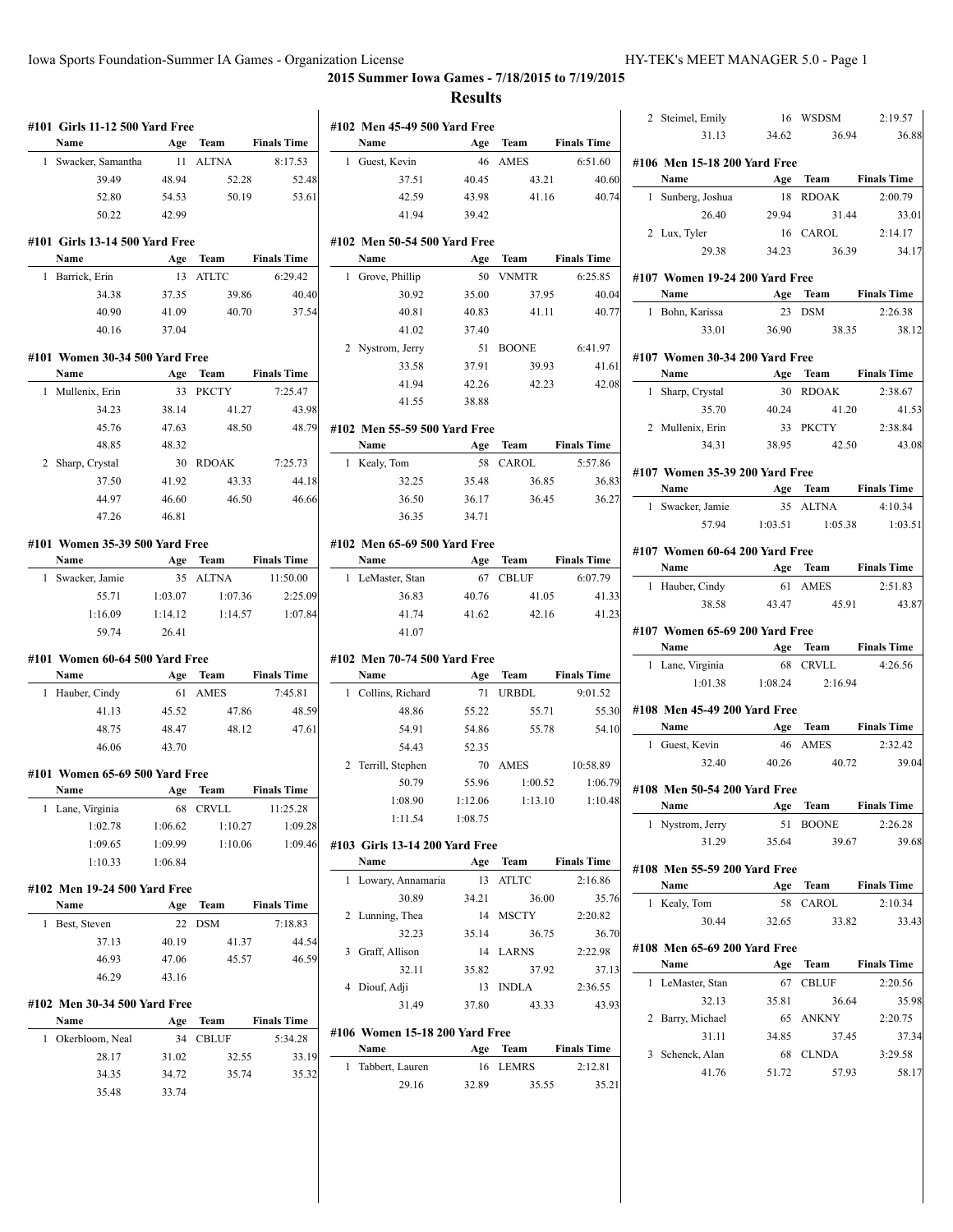# **2015 Summer Iowa Games - 7/18/2015 to 7/19/2015**

#### **Results**

|              | #108 Men 70-74 200 Yard Free             |           |                      |                               |
|--------------|------------------------------------------|-----------|----------------------|-------------------------------|
|              | Name                                     | Age       | <b>Team</b>          | <b>Finals Time</b>            |
| 1            | Collins, Richard                         | 71        | URBDL                | 3:20.77                       |
|              | 46.44                                    | 50.99     | 53.77                | 49.57                         |
| $\mathbf{2}$ | Terrill, Stephen                         |           | 70 AMES              | 4:06.28                       |
|              | 49.33                                    | 1:02.37   | 1:09.38              | 1:05.20                       |
|              | #109 Girls 13-14 100 Yard Breast         |           |                      |                               |
|              | Name                                     | Age       | Team                 | <b>Finals Time</b>            |
| 1            | Braun, Madison                           | 13        | <b>MSCTY</b>         | 1:14.92                       |
|              | 35.75                                    | 39.17     |                      |                               |
| 2            | Braun, Paige                             | 13        | <b>MSCTY</b>         | 1:18.80                       |
|              | 37.89                                    | 40.91     |                      |                               |
|              | 3 Graff, Allison                         | 14        | LARNS                | 1:21.12                       |
|              | 38.46                                    | 42.66     |                      |                               |
|              | 4 Ewoldt, McKenna                        | 14        | HARLN                | 1:21.74                       |
|              | 37.96                                    | 43.78     |                      |                               |
| 5            | Dooley, Lillian                          |           | 13 MSVLY             | 1:25.85                       |
|              | 40.02                                    | 45.83     |                      |                               |
|              | 6 Collins, Mary                          | 13        | POCAH                | 1:55.62                       |
|              | 51.34                                    | 1:04.28   |                      |                               |
|              |                                          |           |                      |                               |
|              | #111 Women 15-18 100 Yard Breast<br>Name | Age       | Team                 | <b>Finals Time</b>            |
| 1            | Olson, Jessica                           | 16        | <b>MSVLY</b>         | 1:21.95                       |
|              | 39.30                                    | 42.65     |                      |                               |
| 2            | Steimel, Emily                           | 16        | WSDSM                | 1:24.09                       |
|              | 40.92                                    | 43.17     |                      |                               |
|              | 3 Thompson, Isabella                     |           | 15 RKWCY             | 1:31.73                       |
|              | 43.15                                    | 48.58     |                      |                               |
|              |                                          |           |                      |                               |
|              | #111 Boys 13-14 100 Yard Breast<br>Name  |           |                      |                               |
| 1            | Ewoldt, Blake                            | Age<br>14 | Team<br><b>HARLN</b> | <b>Finals Time</b><br>1:16.43 |
|              | 35.32                                    | 41.11     |                      |                               |
|              | 2 Crile, Drew                            |           | 13 OSKY              | 1:31.87                       |
|              | 42.91                                    | 48.96     |                      |                               |
|              |                                          |           |                      |                               |
|              | #113 Women 25-29 100 Yard Breast         |           |                      |                               |
|              | Name                                     | Age       | Team                 | <b>Finals Time</b>            |
| 1            | Moore, Amanda                            | 29        | <b>MSVLY</b>         | 1:47.46                       |
|              | 47.34                                    | 1:00.12   |                      |                               |
|              | #113 Women 30-34 100 Yard Breast         |           |                      |                               |
|              | Name                                     | Age       | <b>Team</b>          | <b>Finals Time</b>            |
| $\mathbf{1}$ | Mullenix, Erin                           | 33        | PKCTY                | 1:45.16                       |
|              | 49.03                                    | 56.13     |                      |                               |
|              | #113 Women 35-39 100 Yard Breast         |           |                      |                               |
|              | Name                                     | Age       | Team                 | <b>Finals Time</b>            |
| $\mathbf{1}$ | Swacker, Jamie                           | 35        | <b>ALTNA</b>         | 2:03.86                       |
|              | 58.38                                    | 1:05.48   |                      |                               |
|              |                                          |           |                      |                               |
|              | #113 Men 15-18 100 Yard Breast           |           |                      |                               |
|              | Name                                     | Age       | Team                 | <b>Finals Time</b>            |
| 1            | Sunberg, Joshua                          | 18        | <b>RDOAK</b>         | 1:11.33                       |
|              | 33.60                                    | 37.73     |                      |                               |
|              | 2 Lux, Tyler                             |           | 16 CAROL             | 1:11.99                       |
|              | 33.75                                    | 38.24     |                      |                               |
|              |                                          |           |                      |                               |

|              | #114 Men 19-24 100 Yard Breast<br>Name        |           | Age Team             | <b>Finals Time</b>                                                        |
|--------------|-----------------------------------------------|-----------|----------------------|---------------------------------------------------------------------------|
|              | 1 Best, Steven                                |           | 22 DSM               | 1:15.46                                                                   |
|              | 35.10                                         | 40.36     |                      |                                                                           |
|              |                                               |           |                      |                                                                           |
|              | #114 Men 30-34 100 Yard Breast                |           |                      |                                                                           |
|              | Name                                          |           | Age Team             | <b>Finals Time</b>                                                        |
|              | 1 Okerbloom, Neal                             |           | 34 CBLUF             | 1:12.47                                                                   |
|              | 34.26                                         | 38.21     |                      |                                                                           |
|              | #114 Men 45-49 100 Yard Breast                |           |                      |                                                                           |
|              | Name                                          |           | Age Team             | <b>Finals Time</b>                                                        |
|              | 1 Guest, Kevin                                |           | 46 AMES              | 1:46.97                                                                   |
|              | 51.85                                         | 55.12     |                      |                                                                           |
|              |                                               |           |                      |                                                                           |
|              | #114 Men 50-54 100 Yard Breast<br><b>Name</b> |           | Age Team             | <b>Finals Time</b>                                                        |
|              |                                               |           | 54 GLBRT             | 1:44.27                                                                   |
|              | 1 Benda, Chris<br>49.20                       | 55.07     |                      |                                                                           |
|              |                                               |           |                      |                                                                           |
|              | #114 Men 60-64 100 Yard Breast                |           |                      |                                                                           |
|              | Name                                          |           | Age Team             | <b>Finals Time</b>                                                        |
|              | 1 Byerly, John                                |           | 60 CAROL             | 1:43.06                                                                   |
|              | 50.46                                         | 52.60     |                      |                                                                           |
|              | #114 Men 65-69 100 Yard Breast                |           |                      |                                                                           |
|              | Name                                          |           | Age Team             | <b>Finals Time</b>                                                        |
|              |                                               |           | 67 CBLUF             | 1:24.93                                                                   |
|              |                                               |           |                      |                                                                           |
|              | 1 LeMaster, Stan                              |           |                      |                                                                           |
|              | 40.44                                         | 44.49     |                      |                                                                           |
|              | 2 Schenck, Alan                               |           | 68 CLNDA             |                                                                           |
|              | 57.98                                         | 1:07.39   |                      | 2:05.37                                                                   |
|              | #118 Girls 13-14 100 Yard Fly                 |           |                      |                                                                           |
|              | Name                                          |           | Age Team             |                                                                           |
| $\mathbf{1}$ | Lunning, Thea                                 |           | 14 MSCTY             |                                                                           |
|              | 32.60                                         | 38.75     |                      |                                                                           |
|              | 2 Barrick, Erin                               |           | 13 ATLTC             |                                                                           |
|              | 34.37                                         | 39.66     |                      |                                                                           |
|              | #118 Women 15-18 100 Yard Fly                 |           |                      | <b>Finals Time</b><br>1:11.35<br>1:14.03                                  |
|              | Name                                          | Age       | Team                 |                                                                           |
|              | 1 Tabbert, Lauren                             |           | 16 LEMRS             |                                                                           |
|              | 31.81                                         | 38.39     |                      |                                                                           |
|              | 2 Steimel, Emily                              |           | 16 WSDSM             |                                                                           |
|              | 35.56                                         | 43.13     |                      |                                                                           |
|              |                                               |           |                      |                                                                           |
|              | #118 Men 15-18 100 Yard Fly                   |           |                      |                                                                           |
|              | Name                                          | Age       | Team                 |                                                                           |
|              | 1 Peterson, Tim                               | 17        | <b>ANKNY</b>         |                                                                           |
|              | 28.26                                         | 32.95     |                      |                                                                           |
|              | #120 Women 19-24 100 Yard Fly                 |           |                      | <b>Finals Time</b><br>1:10.20<br>1:18.69<br><b>Finals Time</b><br>1:01.21 |
|              | Name                                          | Age       | Team                 | <b>Finals Time</b>                                                        |
| 1            | Bohn, Karissa                                 | 23        | <b>DSM</b>           | 1:18.25                                                                   |
|              | 35.71                                         | 42.54     |                      |                                                                           |
|              |                                               |           |                      |                                                                           |
|              | #120 Men 50-54 100 Yard Fly                   |           |                      |                                                                           |
| 1            | Name<br>Grove, Phillip                        | Age<br>50 | Team<br><b>VNMTR</b> | <b>Finals Time</b><br>1:18.27                                             |

| Name                                  | Age       | Team         | <b>Finals Time</b> |
|---------------------------------------|-----------|--------------|--------------------|
| Kealy, Tom<br>1                       | 58        | CAROL        | 1:09.53            |
| 33.54                                 | 35.99     |              |                    |
| #120 Men 65-69 100 Yard Fly           |           |              |                    |
| Name                                  | Age       | Team         | <b>Finals Time</b> |
| --- Chew, James                       | 66        | <b>URBDL</b> | DQ                 |
|                                       |           |              |                    |
| #121 Girls 13-14 50 Yard Free<br>Name | Age       | Team         | <b>Finals Time</b> |
| Ewoldt, McKenna<br>1                  | 14        | <b>HARLN</b> | 25.60              |
| 2<br>Braun, Paige                     | 13        | <b>MSCTY</b> | 26.89              |
| 3 Graff, Allison                      | 14        | LARNS        | 27.93              |
| 4<br>Braun, Madison                   | 13        | MSCTY        | 27.98              |
| Lowary, Annamaria<br>5                | 13        | ATLTC        | 28.27              |
| Barrick, Erin<br>6                    | 13        | <b>ATLTC</b> | 28.87              |
| 7<br>Diouf, Adji                      | 13        | <b>INDLA</b> | 28.98              |
| Lunning, Thea<br>8                    | 14        | <b>MSCTY</b> | 29.61              |
| 9<br>Burmeister, Kosett               | 13        | <b>HARDY</b> | 36.69              |
| Collins, Mary<br>10                   | 13        | <b>POCAH</b> | 42.85              |
|                                       |           |              |                    |
| #123 Girls 15-18 50 Yard Free         |           |              |                    |
| Name                                  | Age       | Team         | <b>Finals Time</b> |
| Tabbert, Lauren<br>1                  | 16        | <b>LEMRS</b> | 27.58              |
| 2 Olson, Jessica                      | 16        | MSVLY        | 29.25              |
| 3<br>Steimel, Emily                   | 16        | <b>WSDSM</b> | 29.54              |
| 4<br>Thompson, Isabella               | 15        | <b>RKWCY</b> | 33.09              |
| #124 Boys 13-14 50 Yard Free          |           |              |                    |
| Name                                  | Age       | Team         | <b>Finals Time</b> |
| 1<br>Ewoldt, Blake                    | 14        | HARLN        | 25.94              |
| 2 Crile, Drew                         | 13        | OSKY         | 33.37              |
| #124 Boys 15-18 50 Yard Free          |           |              |                    |
| Name                                  | Age       | Team         | <b>Finals Time</b> |
| 1 Peterson, Tim                       | 17        | <b>ANKNY</b> | 24.21              |
| Sunberg, Joshua<br>2                  | 18        | <b>RDOAK</b> | 24.27              |
| 3<br>Lux, Tyler                       | 16        | CAROL        | 25.93              |
|                                       |           |              |                    |
| #125 Women 19-24 50 Yard Free<br>Name |           | Team         | <b>Finals Time</b> |
| Bohn, Karissa<br>1                    | Age<br>23 | <b>DSM</b>   | 29.53              |
|                                       |           |              |                    |
| #125 Women 25-29 50 Yard Free         |           |              |                    |
| Name                                  | Age       | Team         | <b>Finals Time</b> |
| 1<br>Moore, Amanda                    | 29        | <b>MSVLY</b> | 37.03              |
| #125 Women 30-34 50 Yard Free         |           |              |                    |
| Name                                  | Age       | Team         | <b>Finals Time</b> |
| 1<br>Sharp, Crystal                   | 30        | <b>RDOAK</b> | 31.99              |
| 2 Mullenix, Erin                      | 33        | <b>PKCTY</b> | 33.41              |
|                                       |           |              |                    |
| #125 Women 35-39 50 Yard Free         |           |              |                    |
| Name                                  | Age       | Team         | <b>Finals Time</b> |
| Swacker, Jamie<br>1                   | 35        | <b>ALTNA</b> | 50.88              |
|                                       |           |              |                    |
|                                       |           |              |                    |
| #125 Women 40-44 50 Yard Free<br>Name | Age       | Team         | <b>Finals Time</b> |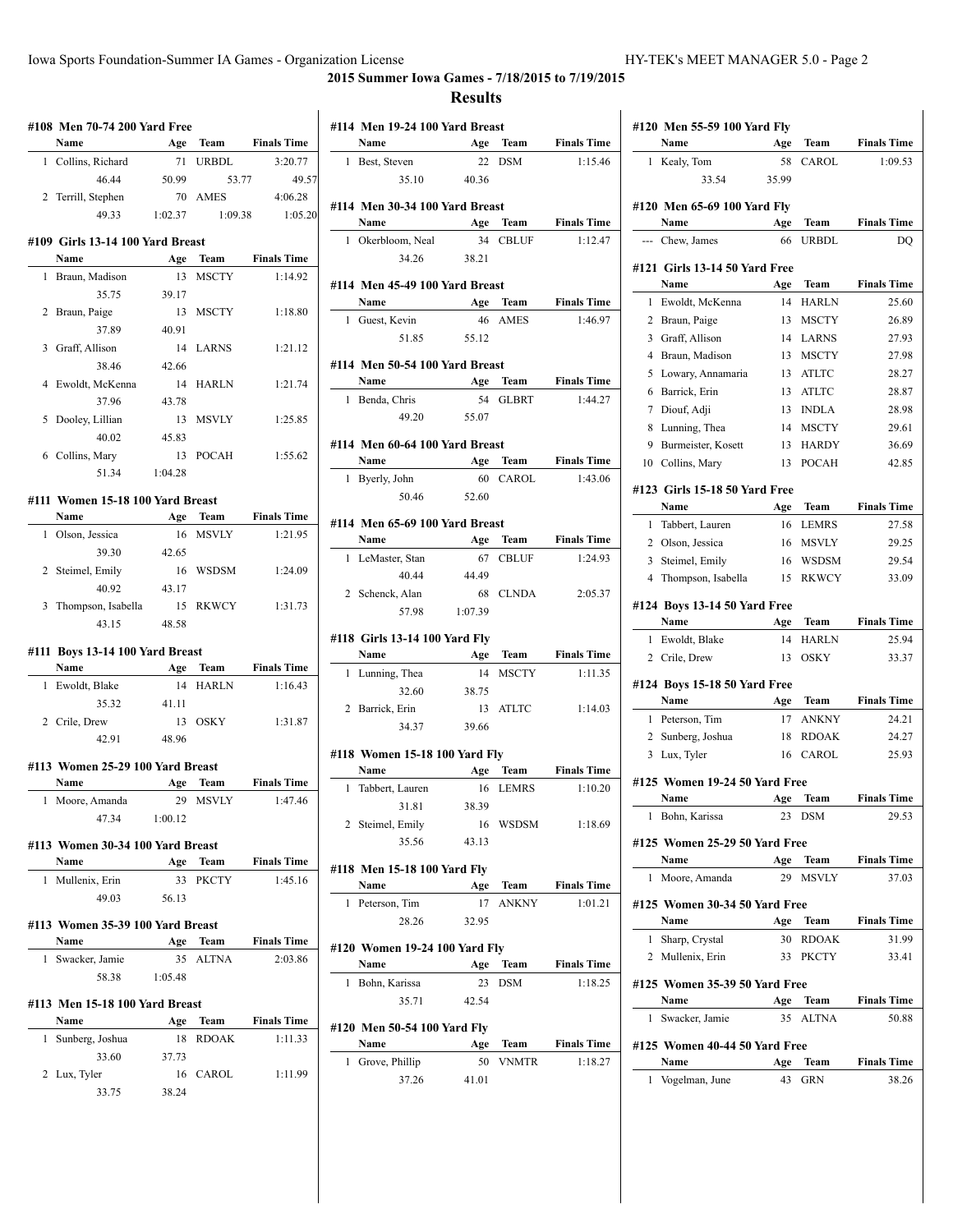**2015 Summer Iowa Games - 7/18/2015 to 7/19/2015 Results**

### **#125 Women 60-64 50 Yard Free Name Age Team Finals Time** 1 Hauber, Cindy 61 AMES 33.99 **#125 Women 65-69 50 Yard Free Name Age Team Finals Time** 1 Lane, Virginia 68 CRVLL 54.91 **#126 Men 19-24 50 Yard Free Name Age Team Finals Time** 1 Best, Steven 22 DSM 28.82 **#126 Men 25-29 50 Yard Free Name Age Team Finals Time** 1 Mishek, Charles 26 OMAHA 31.86 **#126 Men 45-49 50 Yard Free Name Age Team Finals Time** 1 Koziol, Lance 49 JHNST 27.57 **#126 Men 50-54 50 Yard Free Name Age Team Finals Time** 1 Grove, Phillip 50 VNMTR 26.32 2 Nystrom, Jerry 51 BOONE 28.46 **#126 Men 55-59 50 Yard Free Name Age Team Finals Time** 1 Nystrom, Curt 58 BOONE 30.73 2 Vernon, Rick 59 NWTON 30.99 **#126 Men 60-64 50 Yard Free Name Age Team Finals Time** 1 Byerly, John 60 CAROL 29.65 2 Bower, Norman 61 DVNPT 29.85 **#126 Men 65-69 50 Yard Free Name Age Team Finals Time** 1 Barry, Michael 65 ANKNY 29.09 2 Schenck, Alan 68 CLNDA 36.59 3 Chew, James 66 URBDL 41.08 **#126 Men 70-74 50 Yard Free Name Age Team Finals Time** 1 Collins, Richard 71 URBDL 40.45 2 Terrill, Stephen 70 AMES 41.60 **#131 Girls 13-14 400 Yard IM Name Age Team Finals Time** 1 Lowary, Annamaria 13 ATLTC 5:47.50 **#131 Women 19-24 400 Yard IM Name Age Team Finals Time** 1 Bohn, Karissa 23 DSM 6:16.07 **#131 Boys 13-14 400 Yard IM Name Age Team Finals Time** 1 Ewoldt, Blake 14 HARLN 6:02.46

|    | #132 Men 15-18 400 Yard IM<br>Name   |           |                      | <b>Finals Time</b> |
|----|--------------------------------------|-----------|----------------------|--------------------|
| 1  | Sunberg, Joshua                      | Age<br>18 | Team<br><b>RDOAK</b> | 5:27.79            |
|    | 34.53                                | 43.80     | 40.97                | 42.51              |
|    | 44.34                                | 45.11     | 38.46                | 38.07              |
|    |                                      |           |                      |                    |
|    | #132 Men 30-34 400 Yard IM           |           |                      |                    |
|    | Name                                 | Age       | Team                 | <b>Finals Time</b> |
|    | 1 Okerbloom, Neal                    | 34        | CBLUF                | 5:04.93            |
|    | 30.17                                | 34.72     | 42.87                | 40.78              |
|    | 42.25                                | 43.10     | 37.10                | 33.94              |
|    | #132 Men 55-59 400 Yard IM           |           |                      |                    |
|    | Name                                 | Age       | Team                 | <b>Finals Time</b> |
|    | 1 Kealy, Tom                         | 58        | CAROL                | 5:34.02            |
|    | 34.89                                | 38.82     | 45.72                | 42.72              |
|    | 52.52                                | 50.78     | 34.92                | 33.65              |
|    |                                      |           |                      |                    |
|    | #132 Men 65-69 400 Yard IM           |           |                      |                    |
|    | Name                                 | 65        | Age Team<br>ANKNY    | <b>Finals Time</b> |
|    | 1 Barry, Michael                     |           |                      | 6:10.49            |
|    | 36.99                                | 46.75     | 52.94                | 51.75              |
|    | 50.55                                | 50.80     | 42.07                | 38.64              |
|    | #135 Girls 13-14 50 Yard Fly         |           |                      |                    |
|    | Name                                 | Age       | Team                 | <b>Finals Time</b> |
|    | 1 Barrick, Erin                      | 13        | <b>ATLTC</b>         | 31.70              |
|    | 2 Graff, Allison                     | 14        | <b>LARNS</b>         | 32.71              |
|    | #135 Girls 15-18 50 Yard Fly<br>Name |           | Age Team             | <b>Finals Time</b> |
|    | 1 Tabbert, Lauren                    |           | 16 LEMRS             | 31.29              |
|    | 2 Olson, Jessica                     |           | 16 MSVLY             | 33.97              |
|    | 3 Thompson, Isabella                 |           | 15 RKWCY             | 40.56              |
|    |                                      |           |                      |                    |
|    | #136 Boys 15-18 50 Yard Fly          |           |                      |                    |
|    | Name                                 |           | Age Team             | <b>Finals Time</b> |
|    | 1 Peterson, Tim                      |           | 17 ANKNY             | 27.77              |
|    | #137 Women 25-29 50 Yard Fly         |           |                      |                    |
|    | Name                                 | Age       | Team                 | <b>Finals Time</b> |
|    | 1 Moore, Amanda                      | 29        | <b>MSVLY</b>         | 43.70              |
|    |                                      |           |                      |                    |
|    | #138 Men 19-24 50 Yard Fly<br>Name   | Age       | Team                 | <b>Finals Time</b> |
| 1  | Best, Steven                         | 22        | <b>DSM</b>           | 34.74              |
|    |                                      |           |                      |                    |
|    | #138 Men 50-54 50 Yard Fly<br>Name   | Age       | Team                 | <b>Finals Time</b> |
| 1. | Grove, Phillip                       | 50        | <b>VNMTR</b>         | 30.64              |
|    | 2 Nystrom, Jerry                     | 51        | <b>BOONE</b>         | 36.08              |
|    | #138 Men 55-59 50 Yard Fly           |           |                      |                    |
|    | Name                                 | Age       | Team                 | <b>Finals Time</b> |
| 1  | Nystrom, Curt                        | 58        | <b>BOONE</b>         | 32.29              |
|    | 2 Vernon, Rick                       | 59        | <b>NWTON</b>         | 34.41              |
|    | #138 Men 60-64 50 Yard Fly           |           |                      |                    |
|    | Name                                 | Age       | Team                 | <b>Finals Time</b> |
| 1  | Byerly, John                         | 60        | CAROL                | 30.95              |

| 2 Bower, Norman                             | 61    | <b>DVNPT</b> | 36.11                |
|---------------------------------------------|-------|--------------|----------------------|
| #138 Men 65-69 50 Yard Fly                  |       |              |                      |
| Name                                        | Age   | Team         | <b>Finals Time</b>   |
| 1 LeMaster, Stan                            | 67    | <b>CBLUF</b> | 34.92                |
| 2 Schenck, Alan                             |       | 68 CLNDA     | 43.22                |
| 3 Chew, James                               | 66    | <b>URBDL</b> | 45.74                |
|                                             |       |              |                      |
| #138 Men 70-74 50 Yard Fly<br>Name          | Age   | Team         | <b>Finals Time</b>   |
| 1 Collins, Richard                          | 71    | URBDL        | 48.88                |
|                                             |       |              |                      |
| #141 Girls 13-14 200 Yard Back<br>Name      |       | Age Team     | <b>Finals Time</b>   |
| Braun, Madison<br>1                         | 13    | <b>MSCTY</b> | 2:26.38              |
| 35.66                                       | 37.45 | 37.41        | 35.86                |
| 2 Braun, Paige                              |       | 13 MSCTY     | 2:27.94              |
| 35.79                                       | 37.45 | 38.41        | 36.29                |
| 3 Lunning, Thea                             |       | 14 MSCTY     | 2:36.69              |
| 37.96                                       | 39.29 | 39.98        | 39.46                |
| 4 Lowary, Annamaria 13 ATLTC                |       |              | 2:43.51              |
| 37.48                                       | 41.18 | 42.43        | 42.42                |
| #141 Women 15-18 200 Yard Back              |       |              |                      |
| Name                                        |       | Age Team     | <b>Finals Time</b>   |
| 1 Olson, Jessica                            | 16    | <b>MSVLY</b> | 2:49.75              |
| 39.88                                       | 43.08 | 44.91        | 41.88                |
|                                             |       |              |                      |
| #141 Boys 13-14 200 Yard Back               |       |              |                      |
| Name                                        |       |              | Age Team Finals Time |
| 1 Ewoldt, Blake                             |       | 14 HARLN     | 2:40.70              |
| 35.53                                       | 40.62 | 42.72        | 41.83                |
| #143 Women 60-64 200 Yard Back              |       |              |                      |
| Name $\qquad \qquad$                        | Age   | Team         | <b>Finals Time</b>   |
| Hauber, Cindy<br>1                          |       | 61 AMES      | 3:24.28              |
| #144 Men 15-18 200 Yard Back                |       |              |                      |
| Name                                        |       |              | Age Team Finals Time |
| 1 Peterson, Tim                             |       | 17 ANKNY     | 2:12.75              |
| 30.44                                       | 32.78 | 34.25        | 35.28                |
| 2 Lux, Tyler                                |       | 16 CAROL     | 2:35.64              |
| 35.47                                       | 39.70 | 40.38        | 40.09                |
| #144 Men 30-34 200 Yard Back                |       |              |                      |
| Name                                        |       |              | Age Team Finals Time |
| 1 Okerbloom, Neal                           |       | 34 CBLUF     | 2:39.84              |
| 36.14                                       | 40.42 | 42.32        | 40.96                |
|                                             |       |              |                      |
|                                             |       |              |                      |
| #144 Men 45-49 200 Yard Back<br>Name        |       | Team         | <b>Finals Time</b>   |
| Guest, Kevin<br>1                           | Age   | 46 AMES      | 3:27.75              |
|                                             |       |              |                      |
| #144 Men 55-59 200 Yard Back<br><b>Name</b> |       | Age Team     | <b>Finals Time</b>   |
| 1 Nystrom, Curt                             | 58    | <b>BOONE</b> | 3:12.34              |
| #144 Men 60-64 200 Yard Back                |       |              |                      |
| Name                                        |       | Age Team     | <b>Finals Time</b>   |
| 1 Bower, Norman                             |       | 61 DVNPT     | 3:09.40              |
| 41.51                                       | 48.76 | 50.02        | 49.11                |
|                                             |       |              |                      |
|                                             |       |              |                      |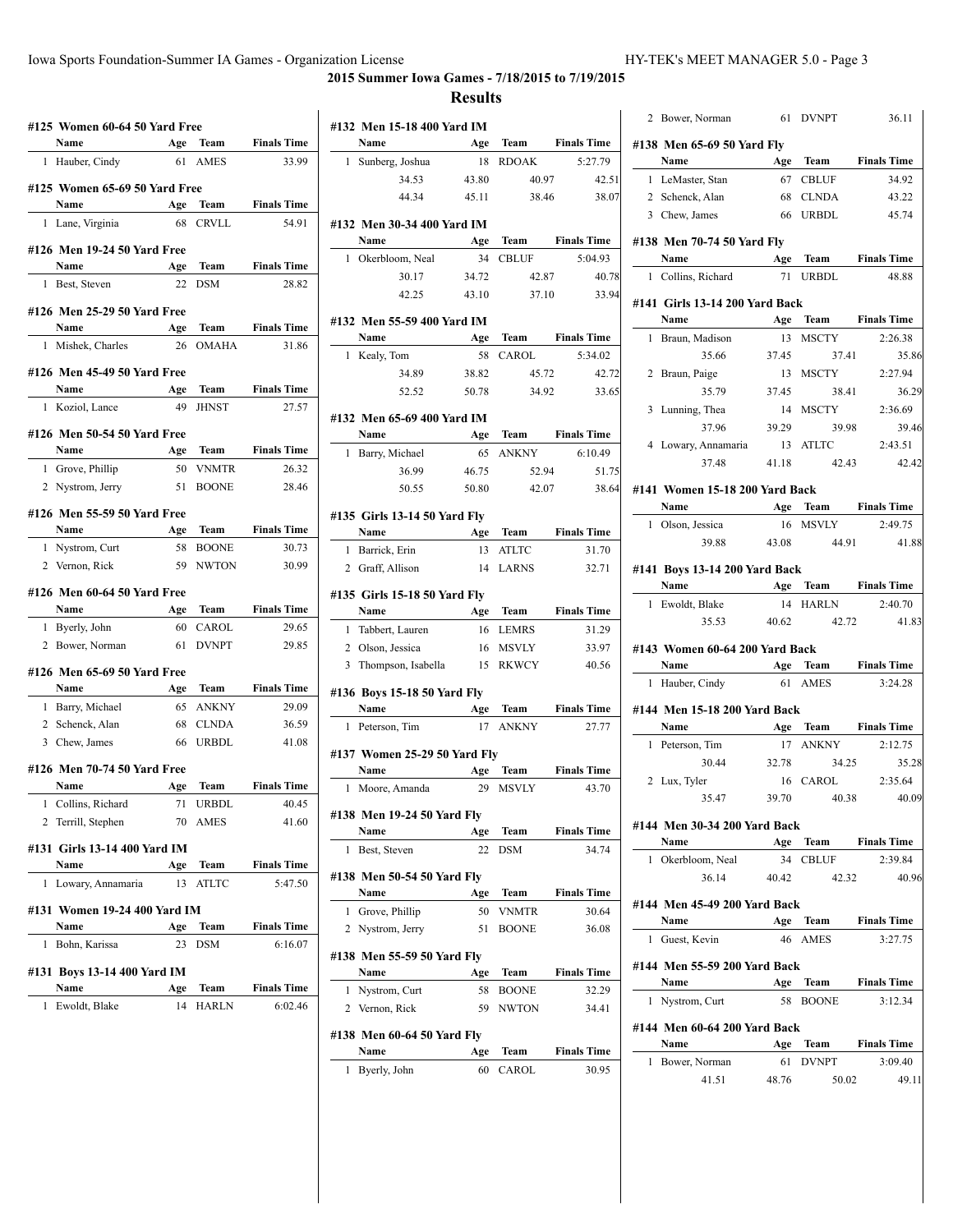2 IAGAM B 1:31.56

# **2015 Summer Iowa Games - 7/18/2015 to 7/19/2015**

|      | #144  Men 65-69 200 Yard Back                  |           |                       |                               |
|------|------------------------------------------------|-----------|-----------------------|-------------------------------|
|      | Name<br>Barry, Michael                         | Age<br>65 | Team<br><b>ANKNY</b>  | <b>Finals Time</b><br>3:05.65 |
| 1    |                                                |           |                       |                               |
|      | #145 Girls 13-14 200 Yard Medley Relay<br>Team |           | Relay                 | <b>Finals Time</b>            |
| $*1$ | <b>IAGAM</b>                                   |           | A                     | 2:06.29                       |
|      | Braun, Madison 13                              |           | Braun, Paige 13       |                               |
|      | Lunning, Thea 14                               |           | Graff, Allison 14     |                               |
| $*1$ | <b>IAGAM</b>                                   |           | C                     | J2:06.52                      |
|      | 32.74                                          | 32.54     | 37.88                 | 23.36                         |
| 2    | <b>IAGAM</b>                                   |           | E                     | J2:14.84                      |
|      | Thompson, Isabella 15                          |           | Olson, Jessica 16     |                               |
|      | Tabbert, Lauren 16                             |           | Steimel, Emily 16     |                               |
|      | 35.16                                          | 40.10     | 30.84                 | 28.74                         |
| *3   | IAGAM                                          |           | D                     | 2:10.97                       |
|      |                                                |           | Barrick, Erin 13      |                               |
|      |                                                |           | Ewoldt, McKenna 14    |                               |
| $*3$ | <b>IAGAM</b>                                   |           | B                     | J2:38.01                      |
|      | Dooley, Lillian 13                             |           | Burmeister, Kosett 13 |                               |
|      | Collins, Mary 13                               |           |                       | Lowary, Annamaria 13          |
|      | #146 Girls 13-14 200 Yard Medley Relay         |           |                       |                               |
|      | Team                                           |           | Relay                 | <b>Finals Time</b>            |
| 1    | <b>IAGAM</b>                                   |           | E                     | J2:27.72                      |
|      | Moore, Amanda 29                               |           | Bohn, Karissa 23      |                               |
|      |                                                |           | Olson, Jessica 16     |                               |
|      | 42.84                                          | 42.36     | 32.66                 | 29.86                         |
|      | #146 Boys 13-14 200 Yard Medley Relay          |           |                       |                               |
|      | Team                                           | Relay     |                       | <b>Finals Time</b>            |
| 1    | <b>IAGAM</b>                                   |           | F                     | 2:06.52                       |
|      | *2 IAGAM                                       |           | C                     | 2:12.94                       |
|      | Guest, Kevin 46                                |           | Best, Steven 22       |                               |
|      | Grove, Phillip 50                              |           | Koziol, Lance 49      |                               |
|      | 39.98                                          | 16.16     | 17.53                 | 59.27                         |
| *2   | <b>IAGAM</b>                                   |           | B                     | J2:24.07                      |
|      | 37.22                                          | 45.94     | 32.45                 | 28.46                         |
| 3    | <b>IAGAM</b>                                   |           | D                     | J3:04.90                      |
|      | Schenck, Alan 68                               |           | Chew, James 66        |                               |
|      | Terrill, Stephen 70                            |           | Barry, Michael 65     |                               |
|      | 49.18                                          | 40.38     | 1:35.34               |                               |
|      | #146 Mixed 13-14 200 Yard Medley Relay         |           |                       |                               |
|      | Team                                           |           | Relay                 | <b>Finals Time</b>            |
| 1    | <b>IAGAM</b>                                   |           | A                     | J2:30.06                      |
|      | Bower, Norman M61                              |           | Vogelman, June W43    |                               |
|      | Hauber, Cindy W61                              |           | Byerly, John M60      |                               |
|      | 35.84                                          | 47.48     | 33.02                 | 33.72                         |
|      | #147 Mixed 13-14 200 Yard Free Relay           |           |                       |                               |
|      | Team                                           |           | Relay                 | <b>Finals Time</b>            |
| 1    | IAGAM                                          |           | А                     | 1:58.30                       |
|      | 28.28                                          | 32.15     | 17.23                 | 40.64                         |
| 2    | IAGAM                                          |           | С                     | 2:06.53                       |
|      | 25.44                                          | 40.00     | 21.64                 | 39.45                         |
|      | 3 IAGAM                                        |           | В                     | 2:17.97                       |

50.75 27.54 29.19 30.49

|   |                                              | <b>Results</b> |                |                      |                    |
|---|----------------------------------------------|----------------|----------------|----------------------|--------------------|
|   | #147 Mixed 15-18 200 Yard Free Relay         |                |                |                      |                    |
|   | Team                                         | Relay          |                |                      | <b>Finals Time</b> |
| 1 | <b>IAGAM</b>                                 |                | E              |                      | 1:53.06            |
|   | 28.52                                        | 31.18          |                | 28.51                | 24.85              |
| 2 | <b>IAGAM</b>                                 |                | F              |                      | 2:03.56            |
|   | 29.76                                        | 15.25          |                | 16.23                | 1:02.32            |
|   | #147 Mixed 19-29 200 Yard Free Relay<br>Team |                | Relay          |                      | <b>Finals Time</b> |
| 1 | <b>IAGAM</b>                                 |                | В              |                      | 1:50.52            |
|   | Ewoldt, McKenna W14                          |                |                | Mishek, Charles M26  |                    |
|   |                                              |                |                |                      |                    |
|   | Best, Steven M22                             |                |                | Grove, Phillip M50   |                    |
|   | 25.59                                        | 31.40          |                | 27.59                | 25.94              |
| 2 | IAGAM                                        |                | E              |                      | 1:52.17            |
|   | Sunberg, Joshua M18                          |                | Lux, Tyler M16 |                      |                    |
|   | Bohn, Karissa W23                            |                |                | Steimel, Emily W16   |                    |
|   | 26.32                                        | 29.17          |                | 29.77                | 26.91              |
| 3 | <b>IAGAM</b>                                 |                | F              |                      | 1:59.85            |
|   | Olson, Jessica W16                           |                |                | Tabbert, Lauren W16  |                    |
|   | Nystrom, Curt M58                            |                |                | Nystrom, Jerry M51   |                    |
|   | 31.48                                        | 29.11          |                | 59.48                |                    |
|   | 4 IAGAM                                      |                | C              |                      | 2:08.45            |
|   | Moore, Amanda W29                            |                |                | Koziol, Lance M49    |                    |
|   | Sharp, Crystal W30                           |                |                | Guest, Kevin M46     |                    |
|   | 38.86                                        | 15.17          |                | 17.43                | 56.99              |
| 5 | IAGAM                                        |                | A              |                      | 2:10.94            |
|   | Bower, Norman M61                            |                |                | Byerly, John M60     |                    |
|   | Vogelman, June W43                           |                |                | Hauber, Cindy W61    |                    |
| 6 | <b>IAGAM</b>                                 |                | D              |                      | 2:34.50            |
|   | Barry, Michael M65                           |                |                | Terrill, Stephen M70 |                    |
|   | Schenck, Alan M68                            |                |                | Chew, James M66      |                    |
|   | 33.63                                        | 36.37          |                | 55.57                | 28.93              |
|   |                                              |                |                |                      |                    |
|   | #175 Girls 8&U 100 Yard Medley Relay<br>Team | Relay          |                |                      | <b>Finals Time</b> |
| 1 | <b>IAGAM</b>                                 |                | С              |                      | 1:52.06            |
|   | Baker, Addison 7                             |                |                | McCrary, Sarah 8     |                    |
|   | Braun, Gracyn 7                              |                |                | Herrick, KaRena 7    |                    |
|   | 1:06.66                                      | 45.40          |                |                      |                    |
| 2 | IAGAM                                        |                | D              |                      | 1:54.27            |
|   |                                              |                |                | Thomas, Cameron 8    |                    |
|   | Fichter, Nikayla 8                           |                |                |                      |                    |
|   | Crile, Caitlin 7                             |                |                |                      |                    |
|   | 1:18.86                                      | 35.41          |                |                      |                    |
|   | <b>IAGAM</b>                                 |                | E              |                      | DQ                 |
|   | 42.52                                        | 19.24          |                |                      |                    |
|   | #176 Boys 8&U 100 Yard Medley Relay          |                |                |                      |                    |
|   | Team                                         | Relay          |                |                      | <b>Finals Time</b> |
| 1 | <b>IAGAM</b>                                 |                | E              |                      | 1:54.77            |
|   | Diouf, Elhadj 7                              |                | Hua, Zigeng 7  |                      |                    |
|   | Peterson, Tyler 7                            |                |                |                      |                    |
|   |                                              |                |                |                      |                    |
|   | #177 Mixed 8&U 100 Yard Free Relay           |                |                |                      |                    |
|   | Team                                         | Relay          |                |                      | <b>Finals Time</b> |
| 1 | <b>IAGAM</b>                                 |                | C              |                      | 1:24.78            |

Crile, Caitlin W7 Peterson, Tyler M7

52.73 32.05

 $\overline{a}$ 

|              | McCrary, Sarah W8                              |       |                   | Diouf, Elhadj M7           |  |
|--------------|------------------------------------------------|-------|-------------------|----------------------------|--|
|              | Herrick, KaRena W7                             |       |                   | Thomas, Cameron W8         |  |
|              | 45.30                                          | 46.26 |                   |                            |  |
|              | 3 IAGAM                                        |       | A                 | 1:38.96                    |  |
|              | Baker, Addison W7                              |       |                   | Braun, Gracyn W7           |  |
|              | Fichter, Nikayla W8                            |       |                   |                            |  |
|              | 56.32                                          | 42.64 |                   |                            |  |
|              |                                                |       |                   |                            |  |
|              | #179 Women 9-10 200 Yard Medley Relay          |       |                   |                            |  |
|              | Team                                           |       | Relay             | <b>Finals Time</b>         |  |
| 1            | <b>IAGAM</b>                                   |       | C                 | 3:07.53                    |  |
|              | Hansen, Mia 9                                  |       |                   | Robinson, Madison 9        |  |
|              | Lux, Haley 10                                  |       | Braun, Jenna 10   |                            |  |
|              | #180 Men 9-10 200 Yard Medley Relay            |       |                   |                            |  |
|              | Team                                           | Relay |                   | <b>Finals Time</b>         |  |
| $\mathbf{1}$ | <b>IAGAM</b>                                   |       | D                 | 3:14.32                    |  |
|              | Thomas, Broderick 10                           |       |                   | Kling, Spencer 10          |  |
|              | Thompson, Zane 10                              |       | Diouf, Ibrahima 9 |                            |  |
|              |                                                |       |                   |                            |  |
|              | #181 Mixed 9-10 200 Yard Free Relay            |       |                   |                            |  |
|              | Team                                           |       | Relay             | <b>Finals Time</b>         |  |
|              | 1 IAGAM                                        |       | B                 | 2:31.91                    |  |
|              | Lux, Haley W10                                 |       |                   |                            |  |
|              | Braun, Jenna W10                               |       |                   | Diouf, Ibrahima M9         |  |
|              | 36.88                                          | 33.12 |                   | 46.27<br>35.64             |  |
|              | 2 IAGAM                                        |       | A                 | 3:24.67                    |  |
|              | Hansen, Mia W9                                 |       |                   | Thomas, Broderick M10      |  |
|              | Robinson, Madison W9                           |       |                   | Thompson, Zane M10         |  |
|              | 34.41                                          | 39.57 |                   | 1:35.14<br>35.55           |  |
|              |                                                |       |                   |                            |  |
|              |                                                |       |                   |                            |  |
|              | #183 Girls 11-12 200 Yard Medley Relay<br>Team |       | Relay             | <b>Finals Time</b>         |  |
|              | 1 IAGAM                                        |       | C                 | 2:30.47                    |  |
|              |                                                |       |                   |                            |  |
|              | Payer, Kennedy 10                              |       |                   | Jurgens, Ainsley 11        |  |
|              | Axman, Melea 12                                |       |                   | Edgerton, Kate 12<br>29.00 |  |
|              | 38.83                                          | 51.28 | D                 | 31.36                      |  |
|              | 2 IAGAM                                        |       |                   | 2:33.22                    |  |
|              | Olson, Rachael 11                              |       |                   | Lefeber, Lillian 11        |  |
|              | Lunning, Sophie 12                             |       |                   | Swacker, Samantha 11       |  |
|              | 37.12                                          | 46.55 |                   | 40.30<br>29.25             |  |
|              | --- IAGAM                                      |       | Е                 | DQ                         |  |
|              | 38.42                                          | 39.67 |                   | 44.89                      |  |
|              | #184 Men 11-12 200 Yard Medley Relay           |       |                   |                            |  |
|              | Team                                           |       | Relay             | <b>Finals Time</b>         |  |
| 1            | <b>IAGAM</b>                                   |       | E                 | 2:29.86                    |  |
|              | Miller, Jaden 11                               |       |                   | Korthals, Ryan 12          |  |
|              | Danner, Trevor 12                              |       | Crile, Aidan 11   |                            |  |
|              |                                                |       |                   |                            |  |
|              | #185 Mixed 11-12 200 Yard Free Relay           |       |                   |                            |  |
|              | Team                                           |       | Relay             | <b>Finals Time</b>         |  |
| 2            | <b>IAGAM</b>                                   |       | В                 | 2:19.20                    |  |
|              | Miller, Jaden M11                              |       | Crile, Aidan M11  |                            |  |
|              | Axman, Melea W12                               |       |                   | Lunning, Sophie W12        |  |
|              | 42.16                                          | 34.36 |                   | 33.58<br>29.10             |  |
|              |                                                |       |                   |                            |  |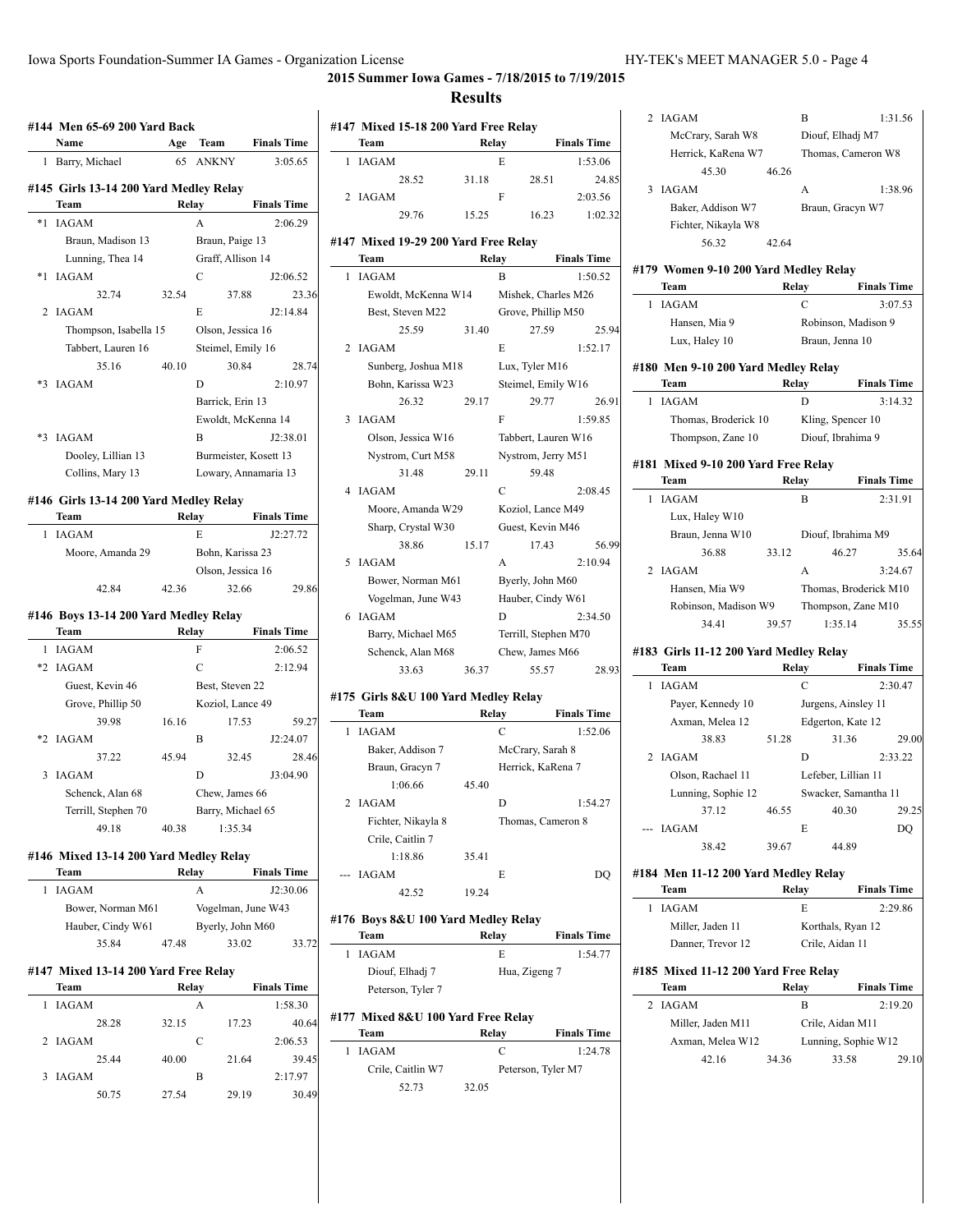$\frac{1}{1}$ 

 $\overline{\phantom{0}}$ 

 $\overline{\phantom{0}}$ L

**2015 Summer Iowa Games - 7/18/2015 to 7/19/2015**

**Results**

| 3 | <b>IAGAM</b>                          |          | С                    | 2:19.76                     |
|---|---------------------------------------|----------|----------------------|-----------------------------|
|   | Korthals, Ryan M12                    |          |                      |                             |
|   | Edgerton, Kate W12                    |          |                      | Swacker, Samantha W11       |
|   | 42.04                                 |          |                      | 29.06                       |
|   | #201   Girls 8&U 25 Yard Free         |          |                      |                             |
|   | Name                                  | Age      | Team                 | <b>Finals Time</b>          |
| 1 | Lefeber, Aubrey                       | 8        | <b>LOGAN</b>         | 20.09                       |
| 2 | Fichter, Nikayla                      | 8        | <b>MSVLY</b>         | 21.95                       |
| 3 | Braun, Gracyn                         | 7        | <b>MSCTY</b>         | 22.96                       |
| 4 | Herrick, KaRena                       | 7        | <b>OSAGE</b>         | 25.73                       |
|   | 5 Crile, Caitlin                      | $\tau$   | <b>OSKY</b>          | 26.31                       |
| 6 | Baker, Addison                        | 7        | WSDSM                | 27.25                       |
|   |                                       |          |                      |                             |
|   | #202 Boys 8&U 25 Yard Free            |          |                      |                             |
| 1 | Name<br>Diouf, Elhadj                 | Age<br>7 | Team<br><b>INDLA</b> | <b>Finals Time</b><br>20.04 |
| 2 | Peterson, Tyler                       | 7        | <b>ANKNY</b>         | 21.16                       |
| 3 | Hua, Zigeng                           | 7        | <b>AMES</b>          | 28.68                       |
|   |                                       |          |                      |                             |
|   | #203 Girls 9-10 50 Yard Free          |          |                      |                             |
|   | Name                                  | Age      | Team                 | <b>Finals Time</b>          |
| 1 | Braun, Jenna                          | 10       | <b>MSCTY</b>         | 33.04                       |
| 2 | Hansen, Mia                           | 9        | <b>MSVLY</b>         | 35.62                       |
| 3 | Payer, Kennedy                        | 10       | <b>HMBLT</b>         | 42.72                       |
| 4 | Nasstrom, Bailey                      | 10       | <b>OSAGE</b>         | 48.56                       |
| 5 | Robinson, Madison                     | 9        | <b>MSVLY</b>         | 57.65                       |
|   | #204 Boys 9-10 50 Yard Free           |          |                      |                             |
|   | Name                                  | Age      | Team                 | <b>Finals Time</b>          |
| 1 | Diouf, Ibrahima                       | 9        | <b>INDLA</b>         | 33.36                       |
| 2 | Thompson, Zane                        | 10       | <b>RKWCY</b>         | 42.07                       |
| 3 | Kling, Spencer                        | 10       |                      |                             |
|   |                                       |          | <b>ALGNA</b>         | 43.85                       |
|   |                                       |          |                      |                             |
|   | #205 Girls 11-12 50 Yard Free<br>Name | Age      | Team                 | <b>Finals Time</b>          |
| 1 | Edgerton, Kate                        | 12       | <b>LMLLS</b>         | 29.82                       |
|   | 2 Axman, Melea                        | 12       | CAROL                | 29.86                       |
| 3 | Lefeber, Lillian                      | 11       | <b>LOGAN</b>         | 32.01                       |
| 4 | Lunning, Sophie                       | 12       | <b>MSCTY</b>         | 32.03                       |
| 5 | Jurgens, Ainsley                      | 11       | AMES                 | 33.25                       |
| 6 | Olson, Rachael                        | 11       | MSVLY                | 34.79                       |
|   |                                       |          |                      |                             |
|   | #206 Boys 11-12 50 Yard Free<br>Name  |          |                      |                             |
| 1 |                                       | Age      | Team<br>CAROL        | <b>Finals Time</b>          |
|   | Danner, Trevor<br>2 Korthals, Ryan    | 12<br>12 | <b>FSTCT</b>         | 28.03<br>32.23              |
|   | 3 Crile, Aidan                        | 11       | OSKY                 | 34.52                       |
|   | 4 Miller, Jaden                       | 11       | <b>BLAIR</b>         | 38.04                       |
|   |                                       |          |                      |                             |
|   | #209 Girls 9-10 100 Yard IM           |          |                      |                             |
|   | Name                                  | Age      | Team                 | <b>Finals Time</b>          |
| 1 | Braun, Jenna                          | 10       | <b>MSCTY</b>         | 1:22.51                     |
|   | 38.80                                 | 43.71    |                      |                             |
| 2 | Lux, Haley                            | 10       | CAROL                | 1:33.33                     |
|   | 42.75                                 | 50.58    |                      |                             |
| 3 | Hansen, Mia                           | 9        | MSVLY                | 1:37.51                     |
|   | 45.63                                 | 51.88    |                      |                             |

|     |                                | results |              |                    |
|-----|--------------------------------|---------|--------------|--------------------|
|     | 4 Payer, Kennedy               | 10      | HMBLT        | 1:47.91            |
|     | 51.97                          | 55.94   |              |                    |
|     |                                |         |              |                    |
|     | #210 Boys 9-10 100 Yard IM     |         |              |                    |
|     | Name                           | Age     | Team         | <b>Finals Time</b> |
| 1   | Thomas, Broderick              | 10      | <b>DVNPT</b> | 1:27.51            |
|     | 38.76                          | 48.75   |              |                    |
|     | 2 Diouf, Ibrahima              | 9       | <b>INDLA</b> | 1:41.18            |
|     | 41.33                          | 59.85   |              |                    |
| --- | Kling, Spencer                 | 10      | ALGNA        | DQ                 |
|     | 1:00.63                        | 1:10.04 |              |                    |
|     |                                |         |              |                    |
|     | #211  Girls 11-12 100 Yard IM  |         |              |                    |
|     | Name                           | Age     | Team         | <b>Finals Time</b> |
| 1   | Edgerton, Kate                 | 12      | <b>LMLLS</b> | 1:16.60            |
|     | 35.42                          | 41.18   |              |                    |
| 2   | Lunning, Sophie                |         | 12 MSCTY     | 1:20.20            |
|     | 38.07                          | 42.13   |              |                    |
| 3   | Lefeber, Lillian               | 11      | LOGAN        | 1:25.73            |
|     |                                |         |              |                    |
|     | 38.53                          | 47.20   |              |                    |
| 4   | Olson, Rachael                 | 11      | MSVLY        | 1:34.42            |
|     | 44.10                          | 50.32   |              |                    |
|     | 5 Swacker, Samantha            | 11      | ALTNA        | 1:42.18            |
|     | 50.97                          | 51.21   |              |                    |
|     | #212 Boys 11-12 100 Yard IM    |         |              |                    |
|     | Name                           | Age     | Team         | <b>Finals Time</b> |
|     |                                |         |              |                    |
|     | 1 Danner, Trevor               | 12      | CAROL        | 1:14.56            |
|     | 35.61                          | 38.95   |              |                    |
|     | 2 Korthals, Ryan               | 12      | <b>FSTCT</b> | 1:21.37            |
|     |                                |         |              |                    |
|     | 38.63                          | 42.74   |              |                    |
|     | 3 Crile, Aidan                 | 11      | <b>OSKY</b>  | 1:27.81            |
|     | 39.28                          | 48.53   |              |                    |
| 4   | Miller, Jaden                  | 11      | <b>BLAIR</b> | 1:37.57            |
|     | 44.57                          | 53.00   |              |                    |
|     |                                |         |              |                    |
|     | #214 Girls 8&U 100 Yard Free   |         |              |                    |
|     | Name                           | Age     | Team         | <b>Finals Time</b> |
| 1   | Lefeber, Aubrey                | 8       | <b>LOGAN</b> | 1:46.30            |
|     | 50.11                          | 56.19   |              |                    |
| 2   | Thomas, Cameron                |         | 8 DVNPT      | 1:49.90            |
|     | 51.61                          | 58.29   |              |                    |
|     | 3 Herrick, KaRena              |         | 7 OSAGE      | 2:24.52            |
|     | 56.06                          | 1:28.46 |              |                    |
|     |                                |         |              |                    |
|     | #214 Boys 8&U 100 Yard Free    |         |              |                    |
|     | Name                           | Age     |              | Team Finals Time   |
| 1   | Peterson, Tyler                | 7       | <b>ANKNY</b> | 1:46.16            |
|     | 48.72                          | 57.44   |              |                    |
|     | 2 Diouf, Elhadj                |         | 7 INDLA      | 2:04.22            |
|     | 52.76                          | 1:11.46 |              |                    |
|     |                                |         |              |                    |
|     | #218 Girls 11-12 200 Yard Free |         |              |                    |
|     | Name                           | Age     |              | Team Finals Time   |
| 1   | Axman, Melea                   | 12      | CAROL        | 2:26.48            |
|     | 33.01                          | 36.70   | 38.76        | 38.01              |
|     | 2 Swacker, Samantha            |         | 11 ALTNA     | 3:10.70            |
|     | 41.67                          | 50.22   | 52.04        | 46.77              |
|     |                                |         |              |                    |
|     |                                |         |              |                    |

|                | #218 Boys 9-10 200 Yard Free           |           |              |                    |
|----------------|----------------------------------------|-----------|--------------|--------------------|
|                | Name                                   | Age       | Team         | <b>Finals Time</b> |
| 1              | Thomas, Broderick                      | 10        | <b>DVNPT</b> | 2:37.81            |
|                | 34.56                                  | 40.40     | 41.51        | 41.34              |
| 2              | Diouf. Ibrahima                        | 9         | <b>INDLA</b> | 3:18.59            |
|                | 40.84                                  | 51.22     | 52.76        | 53.77              |
|                |                                        |           |              |                    |
|                | #218 Boys 11-12 200 Yard Free          |           |              |                    |
|                | Name                                   | Age       | Team         | <b>Finals Time</b> |
| 1              | Danner, Trevor                         | 12        | <b>CAROL</b> | 2:18.61            |
|                | 31.69                                  | 35.47     | 36.36        | 35.09              |
|                | #219 Girls 8&U 25 Yard Breast          |           |              |                    |
|                | Name                                   | Age       | Team         | <b>Finals Time</b> |
| 1              | McCrary, Sarah                         | 8         | <b>WSDSM</b> | 28.98              |
| $\overline{2}$ | Lefeber, Aubrey                        | 8         | <b>LOGAN</b> | 29.35              |
|                | 3 Braun, Gracyn                        | 7         | <b>MSCTY</b> | 32.46              |
| $\overline{4}$ | Fichter, Nikayla                       | 8         | <b>MSVLY</b> | 34.97              |
| 5              | Crile, Caitlin                         | $\tau$    | <b>OSKY</b>  | 41.26              |
|                | #220 Boys 8&U 25 Yard Breast           |           |              |                    |
|                | Name                                   | Age       | Team         | <b>Finals Time</b> |
| 1              | Hua, Zigeng                            | 7         | AMES         | 41.45              |
|                |                                        |           |              |                    |
|                | #221 Girls 9-10 50 Yard Breast         |           |              |                    |
|                | Name                                   | Age       | Team         | <b>Finals Time</b> |
| 1              | Braun, Jenna                           | 10        | <b>MSCTY</b> | 43.19              |
| $\overline{2}$ | Lux, Haley                             | 10        | CAROL        | 48.54              |
| 3              | Hansen, Mia                            | 9         | <b>MSVLY</b> | 52.10              |
| 4              | Payer, Kennedy                         | 10        | <b>HMBLT</b> | 53.88              |
| ---            | Robinson, Madison                      | 9         | <b>MSVLY</b> | DO                 |
|                | #223 Girls 11-12 50 Yard Breast        |           |              |                    |
|                | Name                                   | Age       | Team         | <b>Finals Time</b> |
| 1              | Edgerton, Kate                         | 12        | <b>LMLLS</b> | 38.56              |
| 2              | Lunning, Sophie                        | 12        | <b>MSCTY</b> | 41.66              |
| 3              | Lefeber, Lillian                       | 11        | <b>LOGAN</b> | 45.11              |
| $\overline{4}$ | Olson, Rachael                         | 11        | <b>MSVLY</b> | 45.62              |
| 5              | Swacker, Samantha                      | 11        | <b>ALTNA</b> | 49.04              |
| 6              | Jurgens, Ainsley                       | 11        | <b>AMES</b>  | 49.40              |
|                | #224 Boys 9-10 50 Yard Breast          |           |              |                    |
|                | Name                                   | Age       | Team         | <b>Finals Time</b> |
| 1              | Thompson, Zane                         | 10        | RKWCY        | 1:08.96            |
|                |                                        |           |              |                    |
|                | #224 Boys 11-12 50 Yard Breast<br>Name |           | Team         | <b>Finals Time</b> |
| 1              | Danner, Trevor                         | Age<br>12 | CAROL        | 37.13              |
| 2              | Korthals, Ryan                         | 12        | <b>FSTCT</b> | 40.34              |
|                |                                        |           |              |                    |
|                | #225 Girls 8&U 25 Yard Back            |           |              |                    |
|                | Name                                   | Age       | Team         | <b>Finals Time</b> |
| 1              | Thomas, Cameron                        | 8         | <b>DVNPT</b> | 26.14              |
| 2              | Crile, Caitlin                         | 7         | <b>OSKY</b>  | 27.14              |
| 3              | Herrick, KaRena                        | 7         | OSAGE        | 28.00              |
| 4              | Baker, Addison                         | 7         | WSDSM        | 31.73              |
| 5              | Braun, Gracyn                          | 7         | <b>MSCTY</b> | 32.04              |
| 6              | Lefeber, Aubrey                        | 8         | LOGAN        | 37.77              |
|                |                                        |           |              |                    |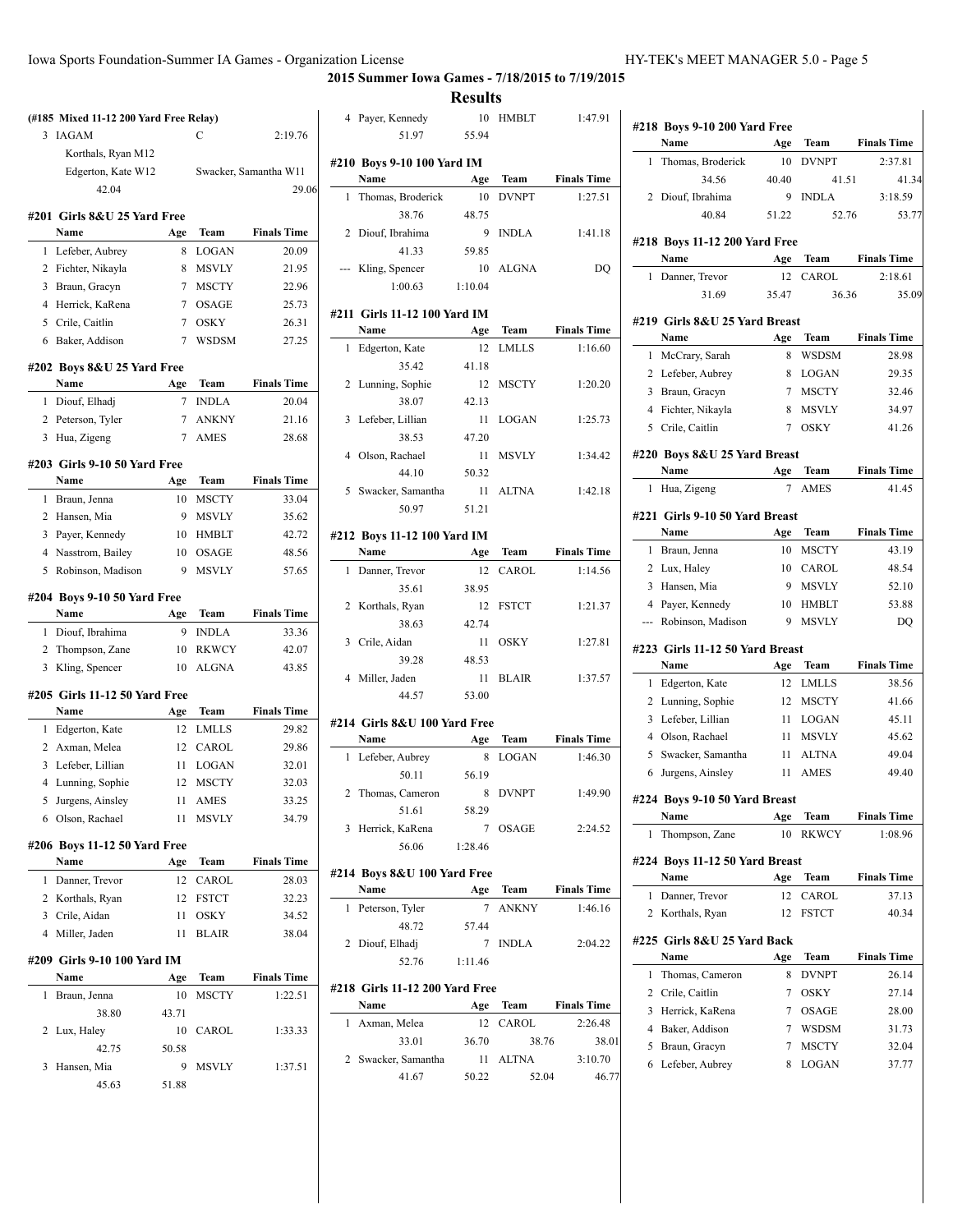$\mathcal{L}$ 

|   | #226 Boys 8&U 25 Yard Back           |         |              |                    |
|---|--------------------------------------|---------|--------------|--------------------|
|   | Name                                 | Age     | Team         | <b>Finals Time</b> |
| 1 | Peterson, Tyler                      | 7       | <b>ANKNY</b> | 25.68              |
| 2 | Diouf, Elhadj                        | 7       | <b>INDLA</b> | 33.98              |
| 3 | Hua, Zigeng                          | 7       | <b>AMES</b>  | 43.12              |
|   | #227 Girls 9-10 50 Yard Back         |         |              |                    |
|   | Name                                 | Age     | Team         | <b>Finals Time</b> |
| 1 | Lux, Haley                           | 10      | CAROL        | 42.54              |
| 2 | Payer, Kennedy                       | 10      | HMBLT        | 55.60              |
| 3 | Nasstrom, Bailey                     | 10      | OSAGE        | 1:00.56            |
|   | 4 Robinson, Madison                  | -9      | MSVLY        | 1:15.34            |
|   | #229 Girls 11-12 50 Yard Back        |         |              |                    |
|   | Name                                 | Age     | Team         | <b>Finals Time</b> |
| 1 | Edgerton, Kate                       | 12      | <b>LMLLS</b> | 35.95              |
|   | 2 Lunning, Sophie                    | 12      | <b>MSCTY</b> | 38.12              |
| 3 | Lefeber, Lillian                     | 11      | <b>LOGAN</b> | 38.33              |
| 4 | Jurgens, Ainsley                     | 11      | <b>AMES</b>  | 42.92              |
| 5 | Olson, Rachael                       | 11      | <b>MSVLY</b> | 43.00              |
|   | #230 Boys 9-10 50 Yard Back          |         |              |                    |
|   | Name                                 | Age     | Team         | <b>Finals Time</b> |
| 1 | Diouf, Ibrahima                      | 9       | <b>INDLA</b> | 48.23              |
| 2 | Kling, Spencer                       | 10      | <b>ALGNA</b> | 55.13              |
|   |                                      |         |              |                    |
|   | #230 Boys 11-12 50 Yard Back<br>Name | Age     | Team         | <b>Finals Time</b> |
| 1 | Crile, Aidan                         | 11      | OSKY         | 39.34              |
|   |                                      |         |              |                    |
|   |                                      | 11      | <b>BLAIR</b> |                    |
|   | 2 Miller, Jaden                      |         |              | 47.45              |
|   | #231  Girls 8&U 50 Yard Back         |         |              |                    |
|   | Name                                 | Age     | Team         | <b>Finals Time</b> |
| 1 | Thomas, Cameron                      | 8       | <b>DVNPT</b> | 55.37              |
| 2 | Herrick, KaRena                      | 7       | OSAGE        | 1:04.07            |
| 3 | Baker, Addison                       | 7       | <b>WSDSM</b> | 1:04.44            |
|   | 4 Crile, Caitlin                     | 7       | <b>OSKY</b>  | 1:06.49            |
|   | #232 Boys 8&U 50 Yard Back           |         |              |                    |
|   | Name                                 | Age     | Team         | <b>Finals Time</b> |
| 1 | Diouf, Elhadj                        | 7       | <b>INDLA</b> | 1:00.52            |
|   | 2 Peterson, Tyler                    | 7       | <b>ANKNY</b> | 1:01.35            |
|   | #234 Girls 9-10 100 Yard Back        |         |              |                    |
|   | Name                                 | Age     | <b>Team</b>  | <b>Finals Time</b> |
| 1 | Braun, Jenna                         | 10      | MSCTY        | 1:23.68            |
|   | 41.41                                | 42.27   |              |                    |
| 2 | Lux, Haley                           | 10      | CAROL        |                    |
|   | 45.39                                | 48.21   |              | 1:33.60            |
| 3 | Nasstrom, Bailey                     | 10      | OSAGE        | 2:11.77            |
|   | 1:06.39                              | 1:05.38 |              |                    |
|   | #234 Boys 9-10 100 Yard Back         |         |              |                    |
|   | Name                                 | Age     | Team         | <b>Finals Time</b> |
| 1 | Thomas, Broderick                    | 10      | <b>DVNPT</b> | 1:26.16            |
|   | 42.17                                | 43.99   |              |                    |
| 2 | Kling, Spencer                       | 10      | ALGNA        | 1:59.40            |

|   | Name                            | Age     | Team                 | <b>Finals Time</b>                                                                        |
|---|---------------------------------|---------|----------------------|-------------------------------------------------------------------------------------------|
| 1 | Axman, Melea                    | 12      | CAROL                | 1:17.88                                                                                   |
|   | 37.96                           | 39.92   |                      |                                                                                           |
|   | #236 Boys 11-12 100 Yard Back   |         |                      |                                                                                           |
|   | Name                            | Age     | Team                 | <b>Finals Time</b>                                                                        |
|   | 1 Crile, Aidan                  | 11      | <b>OSKY</b>          | 1:27.15                                                                                   |
|   | 41.45                           | 45.70   |                      |                                                                                           |
|   | 2 Miller, Jaden                 |         | 11 BLAIR             | 1:36.47                                                                                   |
|   | 47.64                           | 48.83   |                      |                                                                                           |
|   | #237 Girls 8&U 50 Yard Flv      |         |                      |                                                                                           |
|   | Name                            | Age     | Team                 | <b>Finals Time</b>                                                                        |
| 1 | McCrary, Sarah                  | 8       | <b>WSDSM</b>         | 52.25                                                                                     |
|   | 2 Thomas, Cameron               | 8       | <b>DVNPT</b>         | 1:02.36                                                                                   |
|   | #242 Girls 11-12 100 Yard Fly   |         |                      |                                                                                           |
|   | Name                            |         | Age Team Finals Time |                                                                                           |
|   | 1 Axman, Melea                  | 12      | CAROL                | 1:20.53                                                                                   |
|   | 36.42                           | 44.11   |                      |                                                                                           |
|   | #242 Boys 9-10 100 Yard Fly     |         |                      |                                                                                           |
|   | Name                            | Age     | Team                 | <b>Finals Time</b>                                                                        |
| 1 | Thomas, Broderick               | 10      | <b>DVNPT</b>         | 1:46.18                                                                                   |
|   | 49.68                           | 56.50   |                      |                                                                                           |
|   | 2 Thompson, Zane                |         | 10 RKWCY             | 2:04.51                                                                                   |
|   | 54.33                           | 1:10.18 |                      |                                                                                           |
|   | #242 Boys 11-12 100 Yard Fly    |         |                      |                                                                                           |
|   | Name                            | Age     | Team                 | <b>Finals Time</b>                                                                        |
| 1 | Korthals, Ryan                  | 12      | <b>FSTCT</b>         | 1:32.51                                                                                   |
|   | 41.46                           | 51.05   |                      |                                                                                           |
|   | #302 Girls 11-12 1650 Yard Free |         |                      |                                                                                           |
|   | Name                            |         | Age Team             | <b>Finals Time</b>                                                                        |
|   |                                 |         |                      |                                                                                           |
| 1 | Swacker, Samantha               | 11 -    | <b>ALTNA</b>         | 32:48.97                                                                                  |
|   | 49.09                           | 55.76   | 57.17                |                                                                                           |
|   | 57.58                           | 58.58   | 1:02.03              |                                                                                           |
|   | 1:00.51                         | 59.21   | 59.93                |                                                                                           |
|   | 59.26                           | 59.95   | 58.00                |                                                                                           |
|   | 1:00.48                         | 59.09   | 1:01.30              |                                                                                           |
|   | 1:03.77                         | 1:03.42 | 1:03.17              |                                                                                           |
|   | 1:03.84                         | 1:04.00 | 59.45                |                                                                                           |
|   | 1:00.35                         | 1:00.84 | 1:01.48              |                                                                                           |
|   | 45.86                           |         |                      |                                                                                           |
|   | #302 Women 35-39 1650 Yard Free |         |                      |                                                                                           |
|   | Name                            | Age     | Team                 | <b>Finals Time</b>                                                                        |
| 1 | Swacker, Jamie                  | 35      | ALTNA                | 39:44.83                                                                                  |
|   | 57.63                           | 1:03.20 | 1:07.31              | 58.49<br>56.89<br>1:01.59<br>1:01.96<br>1:01.07<br>1:02.36<br>1:03.01<br>59.48<br>1:07.77 |
|   | 1:08.67                         | 1:09.91 | 1:11.83              | 1:13.47                                                                                   |
|   | 1:15.30                         | 1:13.36 | 1:14.31              | 1:12.66                                                                                   |
|   | 1:15.81                         | 1:15.45 | 1:13.95              | 1:13.61                                                                                   |
|   | 1:13.44                         | 1:14.05 | 1:13.58              | 1:15.28                                                                                   |
|   | 1:15.16                         | 1:12.89 | 1:12.82              | 1:13.97                                                                                   |
|   | 1:15.97                         | 1:15.62 | 1:16.26              | 1:15.13                                                                                   |
|   | 1:14.71                         | 1:14.10 | 1:11.86              | 1:09.83                                                                                   |
|   | 1:05.92                         |         |                      |                                                                                           |

| Name                                  | Age            | Team          | <b>Finals Time</b>               |
|---------------------------------------|----------------|---------------|----------------------------------|
| Best, Steven<br>1                     | 22             | <b>DSM</b>    | 26:40.05                         |
| 39.07                                 | 45.16          | 48.02         | 48.27                            |
| 49.24                                 | 49.28          | 48.74         | 48.72                            |
| 50.13                                 | 50.00          | 50.20         | 49.74                            |
| 49.29                                 | 49.27          | 50.00         | 48.70                            |
| 49.81                                 | 48.32          | 47.87         | 48.88                            |
| 48.62                                 | 49.46          | 49.28         | 49.31                            |
| 48.37                                 | 47.65          | 48.25         | 49.06                            |
| 49.33                                 | 49.35          | 49.36         | 49.66                            |
| 43.64                                 |                |               |                                  |
| #302 Men 30-34 1650 Yard Free         |                |               |                                  |
| Name                                  | Age            | Team          | <b>Finals Time</b>               |
| Okerbloom, Neal<br>1                  | 34             | <b>CBLUF</b>  | 19:50.59                         |
| 31.16                                 | 34.05          | 35.04         | 34.94                            |
| 35.23                                 | 36.27          | 36.15         | 36.27                            |
| 36.33                                 | 36.70          | 36.75         | 36.87                            |
| 36.73                                 | 36.91          | 37.07         | 36.67                            |
| 36.43                                 | 36.99          | 36.24         | 36.61                            |
| 36.86                                 | 36.91          | 36.75         | 37.01                            |
| 36.51                                 | 36.26          | 36.72         | 36.39                            |
| 36.62                                 | 36.47          | 36.52         | 35.80                            |
| 32.36                                 |                |               |                                  |
| #302 Men 45-49 1650 Yard Free         |                |               |                                  |
| Name                                  | Age            | Team          | <b>Finals Time</b>               |
| Guest, Kevin<br>1                     | 46             | <b>AMES</b>   | 24:16.28                         |
| 41.87                                 | 44.83          | 44.10         | 45.90                            |
| 44.93                                 | 44.88          | 46.32         | 44.84                            |
| 45.57                                 | 47.02          | 45.25         | 45.35                            |
| 45.62                                 | 44.15          | 44.36         | 44.32                            |
| 43.61                                 | 45.90          | 43.88         | 43.28                            |
| 44.28                                 | 43.78          | 43.11         | 45.51                            |
| 43.56                                 | 43.65          | 43.39         | 42.41                            |
| 43.85                                 | 43.03          | 41.67         | 43.79                            |
| 38.27                                 |                |               |                                  |
|                                       |                |               |                                  |
|                                       |                |               |                                  |
| #302 Men 55-59 1650 Yard Free<br>Name |                |               | <b>Finals Time</b>               |
| Kealy, Tom<br>1                       | Age<br>58      | Team<br>CAROL | 20:49.38                         |
| 34.53                                 | 37.83          | 38.28         |                                  |
|                                       | 37.92          | 38.41         |                                  |
| 38.46<br>38.60                        |                | 38.01         |                                  |
| 37.99                                 | 37.93<br>37.55 | 38.07         |                                  |
|                                       |                | 37.90         | 38.44<br>38.86<br>38.10<br>37.50 |
| 38.29<br>38.06                        | 37.88<br>38.24 | 38.21         | 37.96<br>38.05                   |
| 37.84                                 | 37.76          | 37.95         | 38.49                            |
| 37.94                                 | 37.66          | 37.35         | 37.26                            |
| 36.06                                 |                |               |                                  |
|                                       |                |               |                                  |
|                                       |                |               |                                  |
|                                       |                |               |                                  |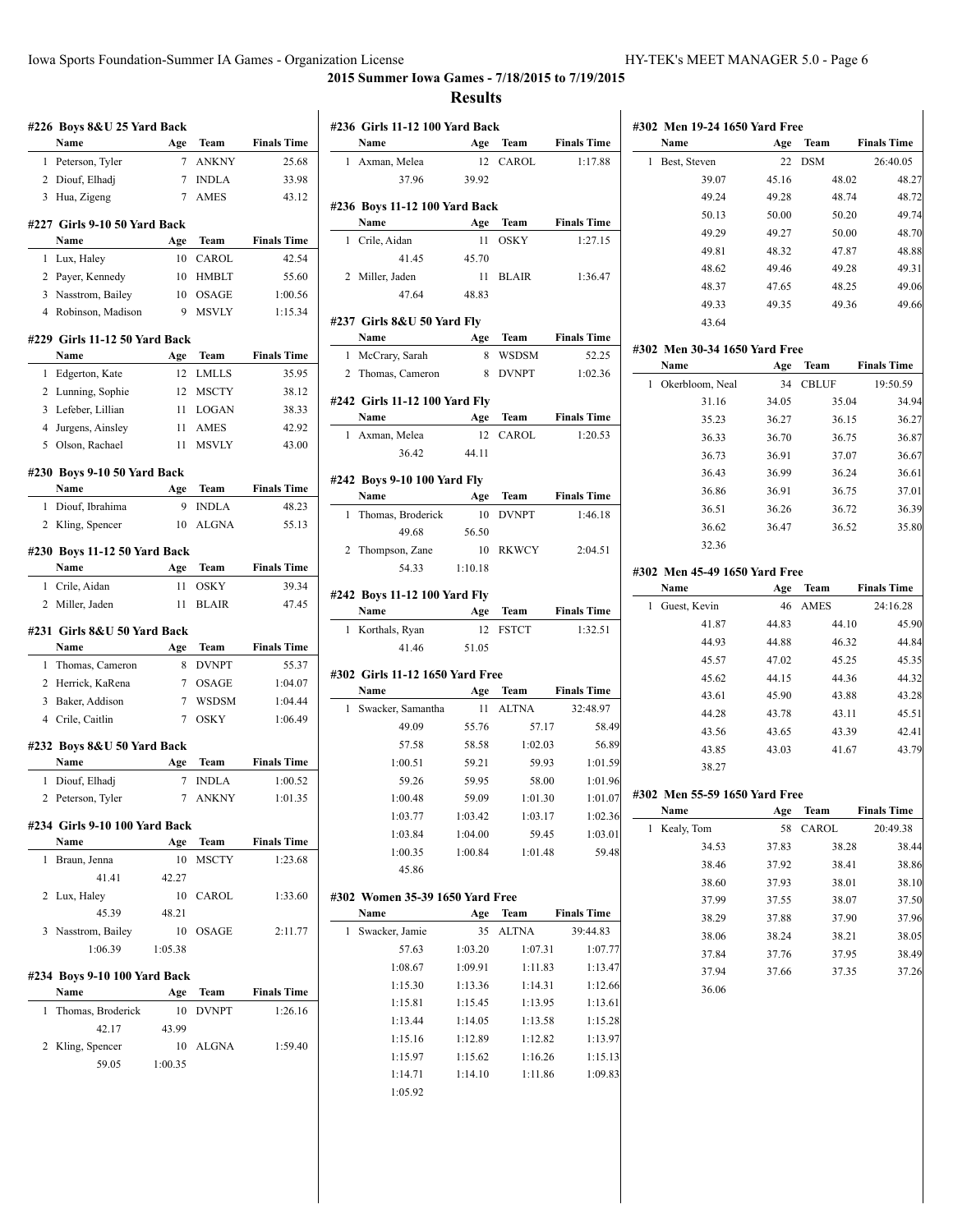|   | #302 Men 65-69 1650 Yard Free<br>Name  | Age         | Team         | <b>Finals Time</b> |
|---|----------------------------------------|-------------|--------------|--------------------|
| 1 | LeMaster, Stan                         | 67          | <b>CBLUF</b> | 22:44.77           |
|   | 36.79                                  | 40.49       | 40.89        | 41.09              |
|   | 40.94                                  | 41.24       | 41.64        | 41.51              |
|   | 41.45                                  | 41.34       | 41.38        | 41.69              |
|   | 41.25                                  | 41.56       | 41.89        | 41.66              |
|   | 41.72                                  | 41.47       | 41.49        | 41.49              |
|   | 41.42                                  | 41.25       | 41.88        | 41.78              |
|   | 41.65                                  | 41.62       | 41.68        | 41.79              |
|   | 41.94                                  | 41.61       | 41.58        | 41.99              |
|   | 41.60                                  |             |              |                    |
|   | #302 Men 70-74 1650 Yard Free          |             |              |                    |
|   | Name                                   | Age         | Team         | <b>Finals Time</b> |
| 1 | Collins, Richard                       | 71          | <b>URBDL</b> | 31:22.18           |
|   | 49.70                                  | 56.88       | 57.57        | 58.60              |
|   | 58.09                                  | 57.77       | 57.62        | 58.85              |
|   | 58.09                                  | 59.05       | 59.14        | 58.21              |
|   | 58.74                                  | 59.49       | 58.13        | 57.69              |
|   | 58.60                                  | 58.07       | 57.56        | 57.07              |
|   | 57.01                                  | 57.53       | 57.79        | 57.47              |
|   | 56.59                                  | 56.51       | 56.13        | 56.07              |
|   | 55.30                                  | 55.50       | 54.80        | 54.52              |
|   | 52.04                                  |             |              |                    |
|   | #305 Girls 13-14 100 Yard Back<br>Name |             | Team         | <b>Finals Time</b> |
| 1 |                                        | Age<br>14   | <b>MSCTY</b> | 1:12.27            |
|   | Lunning, Thea                          |             |              |                    |
|   | 35.77                                  | 36.50       |              |                    |
| 2 | Lowary, Annamaria                      | 13          | <b>ATLTC</b> | 1:13.94            |
|   | 35.92                                  | 38.02       |              |                    |
| 3 | Diouf, Adji<br>38.17                   | 13<br>42.18 | <b>INDLA</b> | 1:20.35            |
|   | #305 Girls 15-18 100 Yard Back         |             |              |                    |
|   | Name                                   | Age         | Team         | <b>Finals Time</b> |
| 1 | Olson, Jessica<br>37.48                | 38.49       | 16 MSVLY     | 1:15.97            |
|   | #307 Women 19-24 100 Yard Back         |             |              |                    |
|   | Name                                   | Age         | Team         | <b>Finals Time</b> |
| 1 | Bohn, Karissa                          | 23          | DSM          | 1:21.52            |
|   | 40.13                                  | 41.39       |              |                    |
|   | #307 Women 35-39 100 Yard Back         |             |              |                    |
|   | Name                                   | Age         | Team         | <b>Finals Time</b> |
| 1 | Swacker, Jamie                         | 35          | <b>ALTNA</b> | 2:34.87            |
|   | 1:13.03                                | 1:21.84     |              |                    |
|   | #307 Women 60-64 100 Yard Back         |             |              |                    |
|   | Name                                   | Age         | Team         | <b>Finals Time</b> |
| 1 | Hauber, Cindy<br>45.97                 | 61<br>47.85 | AMES         | 1:33.82            |
|   | #307 Women 65-69 100 Yard Back         |             |              |                    |
|   |                                        |             | Team         |                    |
|   | Name                                   | Age         |              | <b>Finals Time</b> |
| 1 | Lane, Virginia                         | 68          | <b>CRVLL</b> | 2:30.85            |

|                | #308 Boys 13-14 100 Yard Back    |       |              |                         |
|----------------|----------------------------------|-------|--------------|-------------------------|
|                | Name                             | Age   |              | <b>Team</b> Finals Time |
| 1              | Ewoldt, Blake                    | 14    | <b>HARLN</b> | 1:08.53                 |
|                | 32.13                            | 36.40 |              |                         |
|                |                                  |       |              |                         |
|                | #308 Men 15-18 100 Yard Back     |       |              |                         |
|                | Name                             | Age   | Team         | <b>Finals Time</b>      |
| 1              | Peterson, Tim                    | 17    | <b>ANKNY</b> | 1:01.07                 |
|                | 29.37                            | 31.70 |              |                         |
|                | 2 Lux, Tyler                     |       | 16 CAROL     | 1:10.62                 |
|                | 33.63                            | 36.99 |              |                         |
|                |                                  |       |              |                         |
|                | #308 Men 55-59 100 Yard Back     |       |              |                         |
|                | Name                             | Age   | Team         | <b>Finals Time</b>      |
|                | 1 Kealy, Tom                     |       | 58 CAROL     | 1:15.39                 |
|                | 37.37                            | 38.02 |              |                         |
|                | 2 Nystrom, Curt                  |       | 58 BOONE     | 1:23.84                 |
|                | 39.90                            | 43.94 |              |                         |
|                |                                  |       |              |                         |
|                | #308 Men 60-64 100 Yard Back     |       |              | <b>Finals Time</b>      |
|                | Name<br>$\frac{1}{\sqrt{2}}$ Age |       | Team         |                         |
|                | 1 Bower, Norman                  | 61    | <b>DVNPT</b> | 1:26.76                 |
|                | 39.78                            | 46.98 |              |                         |
|                | #309 Girls 13-14 100 Yard Free   |       |              |                         |
|                | Name                             | Age   | Team         | <b>Finals Time</b>      |
| 1              | Ewoldt, McKenna                  | 14    | <b>HARLN</b> | 57.57                   |
|                | 27.56                            | 30.01 |              |                         |
|                | 2 Braun, Paige                   | 13    | <b>MSCTY</b> | 1:00.29                 |
|                | 28.89                            | 31.40 |              |                         |
|                |                                  | 13    |              |                         |
|                | 3 Braun, Madison                 |       | MSCTY        | 1:00.85                 |
|                | 29.66                            | 31.19 |              |                         |
|                | 4 Graff, Allison                 | 14    | LARNS        | 1:00.95                 |
|                | 29.52                            | 31.43 |              |                         |
|                | 5 Barrick, Erin                  | 13    | <b>ATLTC</b> | 1:02.78                 |
|                | 30.35                            | 32.43 |              |                         |
|                | 6 Lunning, Thea                  | 14    | MSCTY        | 1:03.88                 |
|                | 30.57                            | 33.31 |              |                         |
| 7              | Diouf, Adji                      | 13    | <b>INDLA</b> | 1:17.15                 |
|                | 36.20                            | 40.95 |              |                         |
|                |                                  |       |              |                         |
|                | #312 Women 15-18 100 Yard Free   |       |              |                         |
|                | Name                             |       | Age Team     | <b>Finals Time</b>      |
| 1              | Tabbert, Lauren                  | 16    | <b>LEMRS</b> | 1:00.52                 |
|                | 28.83                            | 31.69 |              |                         |
| $\overline{2}$ | Thompson, Isabella               | 15    | RKWCY        | 1:14.00                 |
|                | 35.51                            | 38.49 |              |                         |
|                | #312 Boys 13-14 100 Yard Free    |       |              |                         |
|                | Name                             | Age   | Team         | <b>Finals Time</b>      |
| 1              | Ewoldt, Blake                    | 14    | <b>HARLN</b> | 1:03.05                 |
|                | 29.72                            | 33.33 |              |                         |
|                |                                  |       |              |                         |
|                | 2 Crile, Drew                    | 13    | OSKY         | 1:14.87                 |
|                | 34.87                            | 40.00 |              |                         |
|                | #312 Men 15-18 100 Yard Free     |       |              |                         |
|                | Name                             | Age   | Team         | <b>Finals Time</b>      |
| 1              | Sunberg, Joshua                  | 18    | <b>RDOAK</b> | 53.28                   |
|                | 25.72                            | 27.56 |              |                         |
|                |                                  |       |              |                         |
|                |                                  |       |              |                         |

|                                                                                                              |                 | 17 ANKNY        | 53.40                |
|--------------------------------------------------------------------------------------------------------------|-----------------|-----------------|----------------------|
| 25.56                                                                                                        | 27.84           |                 |                      |
|                                                                                                              |                 |                 |                      |
| #313 Women 19-24 100 Yard Free                                                                               |                 |                 |                      |
| Name $\qquad \qquad$                                                                                         |                 | Age Team        | <b>Finals Time</b>   |
| 1 Bohn, Karissa                                                                                              | 23              | <b>DSM</b>      | 1:06.98              |
| 31.87                                                                                                        | 35.11           |                 |                      |
| #313 Women 25-29 100 Yard Free                                                                               |                 |                 |                      |
| <b>Name</b>                                                                                                  |                 |                 | Age Team Finals Time |
| 1 Moore, Amanda                                                                                              |                 | 29 MSVLY        | 1:23.12              |
|                                                                                                              |                 |                 |                      |
| 38.36                                                                                                        | 44.76           |                 |                      |
| #313 Women 65-69 100 Yard Free                                                                               |                 |                 |                      |
| Name Age Team Finals Time                                                                                    |                 |                 |                      |
| 1 Lane, Virginia                                                                                             | 68              | <b>CRVLL</b>    | 2:04.07              |
| 59.98                                                                                                        | 1:04.09         |                 |                      |
|                                                                                                              |                 |                 |                      |
| #314 Men 50-54 100 Yard Free                                                                                 |                 |                 |                      |
| Name Age Team Finals Time                                                                                    |                 |                 |                      |
| 1 Grove, Phillip                                                                                             |                 | 50 VNMTR        | 58.80                |
| 27.53                                                                                                        | 31.27           |                 |                      |
|                                                                                                              |                 |                 |                      |
| #314 Men 60-64 100 Yard Free                                                                                 |                 |                 |                      |
| Name                                                                                                         |                 |                 | Age Team Finals Time |
| 1 Bower, Norman                                                                                              | 61              | <b>DVNPT</b>    | 1:20.71              |
| 37.19                                                                                                        | 43.52           |                 |                      |
|                                                                                                              |                 |                 |                      |
| #314 Men 65-69 100 Yard Free                                                                                 |                 |                 |                      |
| Name                                                                                                         |                 |                 | Age Team Finals Time |
| 1 Barry, Michael                                                                                             |                 | 65 ANKNY        | 1:03.63              |
| 29.54                                                                                                        | 34.09           |                 |                      |
| 2 Chew, James                                                                                                |                 | 66 URBDL        | 1:37.27              |
| 45.33                                                                                                        | 51.94           |                 |                      |
|                                                                                                              |                 |                 |                      |
| #314 Men 70-74 100 Yard Free                                                                                 |                 |                 |                      |
| Name $\qquad \qquad$                                                                                         |                 | <b>Age Team</b> | <b>Finals Time</b>   |
| 1 Collins, Richard                                                                                           |                 | 71 URBDL        | 1:31.13              |
|                                                                                                              |                 |                 |                      |
| 42.63                                                                                                        | 48.50           |                 |                      |
|                                                                                                              |                 |                 |                      |
|                                                                                                              |                 |                 |                      |
|                                                                                                              | <b>Age Team</b> |                 | <b>Finals Time</b>   |
| 1 Braun, Madison                                                                                             |                 | 13 MSCTY        | 35.25                |
| 2 Ewoldt, McKenna                                                                                            |                 | 14 HARLN        | 35.40                |
| 3<br>Graff, Allison                                                                                          | 14              | LARNS           | 36.96                |
| 4<br>Braun, Paige                                                                                            | 13              | <b>MSCTY</b>    | 37.17                |
| Dooley, Lillian<br>5                                                                                         | 13              | <b>MSVLY</b>    | 37.99                |
| Barrick, Erin<br>6                                                                                           | 13              | <b>ATLTC</b>    | 39.67                |
| Diouf, Adji<br>7                                                                                             | 13              | <b>INDLA</b>    | 44.62                |
| Collins, Mary<br>8                                                                                           | 13              | POCAH           | 53.29                |
|                                                                                                              |                 |                 |                      |
|                                                                                                              |                 |                 |                      |
| Name                                                                                                         | Age             | Team            | <b>Finals Time</b>   |
| 1<br>Olson, Jessica                                                                                          | 16              | MSVLY           | 38.47                |
| 2<br>Thompson, Isabella                                                                                      | 15              | RKWCY           | 41.35                |
|                                                                                                              |                 |                 |                      |
|                                                                                                              |                 |                 |                      |
| Name                                                                                                         | Age             | Team            | <b>Finals Time</b>   |
| Crile, Drew<br>1                                                                                             | 13              | OSKY            | 42.33                |
|                                                                                                              |                 |                 |                      |
|                                                                                                              |                 |                 |                      |
|                                                                                                              |                 |                 |                      |
|                                                                                                              |                 |                 |                      |
| #315 Girls 13-14 50 Yard Breast<br>Name<br>#318 Women 15-18 50 Yard Breast<br>#318 Boys 13-14 50 Yard Breast |                 |                 |                      |
|                                                                                                              |                 |                 |                      |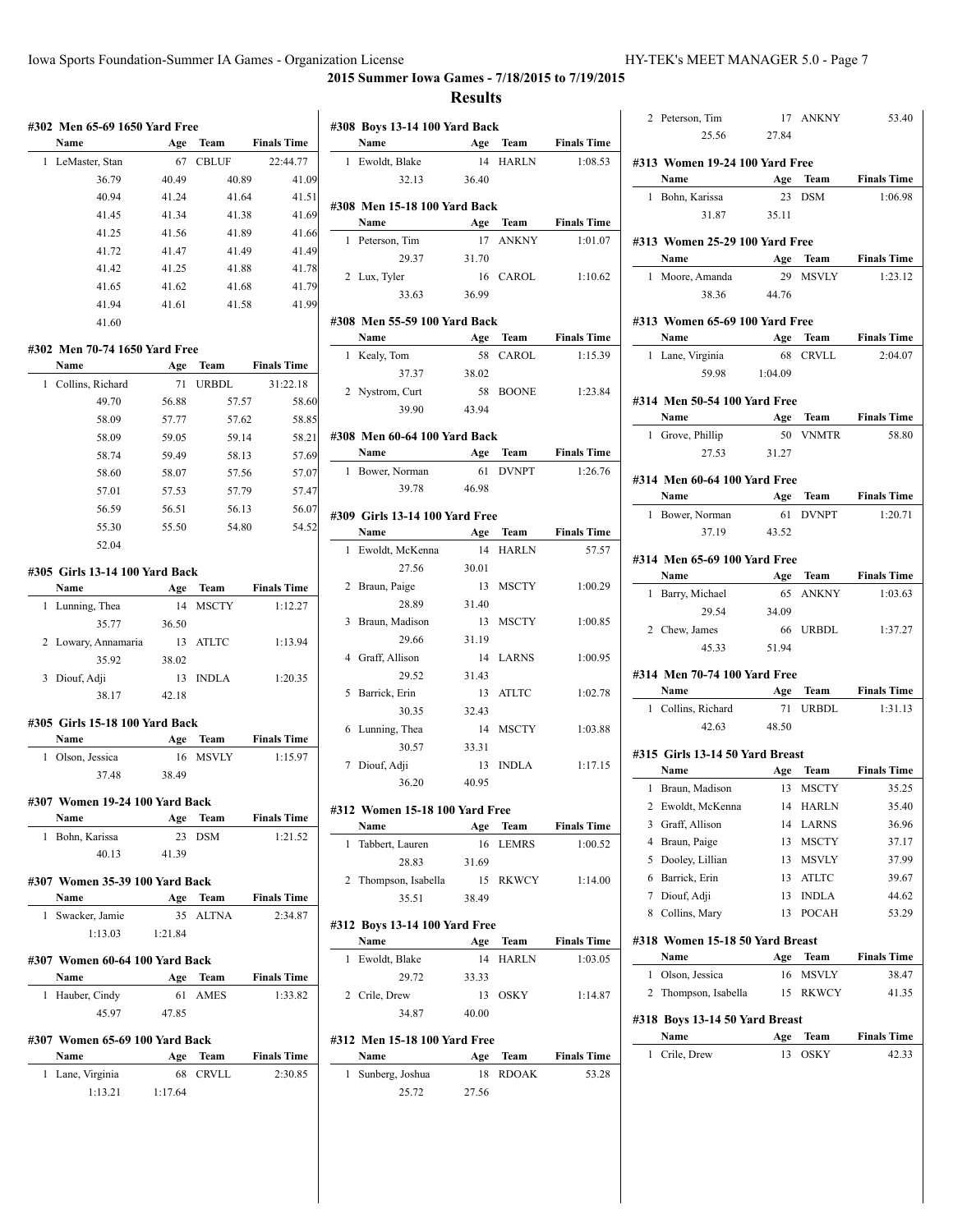|   | #318 Men 15-18 50 Yard Breast                                                                                                                                                                                                                                                                                                                                                                                                                                  |       |              |                      |
|---|----------------------------------------------------------------------------------------------------------------------------------------------------------------------------------------------------------------------------------------------------------------------------------------------------------------------------------------------------------------------------------------------------------------------------------------------------------------|-------|--------------|----------------------|
|   | Name Age Team Finals Time                                                                                                                                                                                                                                                                                                                                                                                                                                      |       |              |                      |
|   | 1 Lux, Tyler                                                                                                                                                                                                                                                                                                                                                                                                                                                   |       | 16 CAROL     | 32.75                |
|   | 2 Sunberg, Joshua                                                                                                                                                                                                                                                                                                                                                                                                                                              |       | 18 RDOAK     | 32.93                |
|   | #319 Women 25-29 50 Yard Breast                                                                                                                                                                                                                                                                                                                                                                                                                                |       |              |                      |
|   | <b>Name</b>                                                                                                                                                                                                                                                                                                                                                                                                                                                    |       |              | Age Team Finals Time |
|   | 1 Moore, Amanda                                                                                                                                                                                                                                                                                                                                                                                                                                                |       | 29 MSVLY     | 46.53                |
|   |                                                                                                                                                                                                                                                                                                                                                                                                                                                                |       |              |                      |
|   | #319 Women 35-39 50 Yard Breast                                                                                                                                                                                                                                                                                                                                                                                                                                |       |              |                      |
|   | Name Age Team                                                                                                                                                                                                                                                                                                                                                                                                                                                  |       |              | <b>Finals Time</b>   |
|   | 1 Swacker, Jamie                                                                                                                                                                                                                                                                                                                                                                                                                                               |       | 35 ALTNA     | 59.65                |
|   | #319 Women 40-44 50 Yard Breast                                                                                                                                                                                                                                                                                                                                                                                                                                |       |              |                      |
|   | <b>Name</b>                                                                                                                                                                                                                                                                                                                                                                                                                                                    |       | Age Team     | <b>Finals Time</b>   |
| 1 | Vogelman, June                                                                                                                                                                                                                                                                                                                                                                                                                                                 | 43    | GRN          | 50.24                |
|   |                                                                                                                                                                                                                                                                                                                                                                                                                                                                |       |              |                      |
|   | #319 Women 55-59 50 Yard Breast                                                                                                                                                                                                                                                                                                                                                                                                                                |       |              |                      |
|   | Name<br>$\label{eq:2.1} \frac{1}{\sqrt{2}}\left(\frac{1}{\sqrt{2}}\right)^{2} \left(\frac{1}{\sqrt{2}}\right)^{2} \left(\frac{1}{\sqrt{2}}\right)^{2} \left(\frac{1}{\sqrt{2}}\right)^{2} \left(\frac{1}{\sqrt{2}}\right)^{2} \left(\frac{1}{\sqrt{2}}\right)^{2} \left(\frac{1}{\sqrt{2}}\right)^{2} \left(\frac{1}{\sqrt{2}}\right)^{2} \left(\frac{1}{\sqrt{2}}\right)^{2} \left(\frac{1}{\sqrt{2}}\right)^{2} \left(\frac{1}{\sqrt{2}}\right)^{2} \left(\$ | Age   |              | Team Finals Time     |
|   | 1 Everett, Mary                                                                                                                                                                                                                                                                                                                                                                                                                                                |       | 59 WSDSM     | 44.01                |
|   | #319 Women 60-64 50 Yard Breast                                                                                                                                                                                                                                                                                                                                                                                                                                |       |              |                      |
|   | Name<br>Age Team                                                                                                                                                                                                                                                                                                                                                                                                                                               |       |              | <b>Finals Time</b>   |
|   | 1 Hauber, Cindy                                                                                                                                                                                                                                                                                                                                                                                                                                                | 61    | <b>AMES</b>  | 47.62                |
|   |                                                                                                                                                                                                                                                                                                                                                                                                                                                                |       |              |                      |
|   | #320 Men 19-24 50 Yard Breast<br><b>Name</b>                                                                                                                                                                                                                                                                                                                                                                                                                   |       | Age Team     | <b>Finals Time</b>   |
|   | 1 Best, Steven                                                                                                                                                                                                                                                                                                                                                                                                                                                 |       | 22 DSM       | 32.55                |
|   |                                                                                                                                                                                                                                                                                                                                                                                                                                                                |       |              |                      |
|   | #320 Men 50-54 50 Yard Breast                                                                                                                                                                                                                                                                                                                                                                                                                                  |       |              |                      |
|   | Name                                                                                                                                                                                                                                                                                                                                                                                                                                                           |       |              | Age Team Finals Time |
|   | 1 Benda, Chris                                                                                                                                                                                                                                                                                                                                                                                                                                                 |       | 54 GLBRT     | 45.48                |
|   | #320 Men 55-59 50 Yard Breast                                                                                                                                                                                                                                                                                                                                                                                                                                  |       |              |                      |
|   | Name Age Team Finals Time                                                                                                                                                                                                                                                                                                                                                                                                                                      |       |              |                      |
|   | 1 Nystrom, Curt                                                                                                                                                                                                                                                                                                                                                                                                                                                |       | 58 BOONE     | 37.96                |
|   |                                                                                                                                                                                                                                                                                                                                                                                                                                                                |       |              |                      |
|   | #320 Men 65-69 50 Yard Breast                                                                                                                                                                                                                                                                                                                                                                                                                                  |       |              |                      |
|   | Name<br>Age Team                                                                                                                                                                                                                                                                                                                                                                                                                                               |       |              | <b>Finals Time</b>   |
|   | 1 LeMaster, Stan                                                                                                                                                                                                                                                                                                                                                                                                                                               |       | 67 CBLUF     | 37.09                |
|   | 2 Schenck, Alan                                                                                                                                                                                                                                                                                                                                                                                                                                                |       | 68 CLNDA     | 54.76                |
|   | #320 Men 70-74 50 Yard Breast                                                                                                                                                                                                                                                                                                                                                                                                                                  |       |              |                      |
|   | Name                                                                                                                                                                                                                                                                                                                                                                                                                                                           |       | Age Team     | <b>Finals Time</b>   |
|   | 1 Collins, Richard                                                                                                                                                                                                                                                                                                                                                                                                                                             |       | 71 URBDL     | 55.93                |
|   |                                                                                                                                                                                                                                                                                                                                                                                                                                                                |       |              |                      |
|   | #322 Girls 13-14 200 Yard Fly                                                                                                                                                                                                                                                                                                                                                                                                                                  |       |              |                      |
|   | Name                                                                                                                                                                                                                                                                                                                                                                                                                                                           | Age   | Team         | <b>Finals Time</b>   |
| 1 | Lunning, Thea                                                                                                                                                                                                                                                                                                                                                                                                                                                  | 14    | MSCTY        | 2:52.07              |
|   | 35.78                                                                                                                                                                                                                                                                                                                                                                                                                                                          | 43.04 | 47.32        | 45.93                |
|   | #322 Men 30-34 200 Yard Fly                                                                                                                                                                                                                                                                                                                                                                                                                                    |       |              |                      |
|   | Name                                                                                                                                                                                                                                                                                                                                                                                                                                                           | Age   | Team         | <b>Finals Time</b>   |
| 1 | Okerbloom, Neal                                                                                                                                                                                                                                                                                                                                                                                                                                                | 34    | <b>CBLUF</b> | 2:30.92              |
|   | 30.65                                                                                                                                                                                                                                                                                                                                                                                                                                                          | 37.55 | 40.38        | 42.34                |
|   |                                                                                                                                                                                                                                                                                                                                                                                                                                                                |       |              |                      |
|   | #322 Men 55-59 200 Yard Fly                                                                                                                                                                                                                                                                                                                                                                                                                                    |       |              |                      |
|   | Name                                                                                                                                                                                                                                                                                                                                                                                                                                                           | Age   | Team         | <b>Finals Time</b>   |
| 1 | Kealy, Tom                                                                                                                                                                                                                                                                                                                                                                                                                                                     | 58    | CAROL        | 2:57.70              |
|   | 41.83                                                                                                                                                                                                                                                                                                                                                                                                                                                          | 45.71 | 48.52        | 41.64                |
|   |                                                                                                                                                                                                                                                                                                                                                                                                                                                                |       |              |                      |

| Age Team Finals Time<br>1 Barry, Michael<br>65 ANKNY<br>3:01.98<br>37.18<br>47.02<br>49.46<br>#323 Girls 13-14 200 Yard IM<br>Age Team Finals Time<br>Name<br>13 ATLTC<br>1 Lowary, Annamaria<br>40.50<br>35.01<br>47.80<br>2:47.76<br>2 Barrick, Erin<br>13 ATLTC<br>35.11 46.90<br>50.06 35.69<br>#323 Girls 15-18 200 Yard IM<br>Name Age Team Finals Time<br>LEMRS<br>Tabbert, Lauren<br>16<br>1<br>32.31<br>38.10<br>49.58<br>#323 Girls 19-24 200 Yard IM<br>Name Age Team Finals Time<br>23 DSM<br>1 Bohn, Karissa<br>35.20<br>42.70<br>53.82<br>#324 Boys 45-49 200 Yard IM<br>Age Team Finals Time<br>Name<br>AMES<br>1 Guest, Kevin<br>46<br>40.01<br>46.87<br>1:05.72<br>#324 Boys 55-59 200 Yard IM<br>Name Age Team Finals Time<br>58 CAROL<br>1 Kealy, Tom<br>2:39.60<br>33.78 42.41<br>49.04<br>34.37<br>#324 Boys 65-69 200 Yard IM<br>Name Age Team Finals Time<br>1 Barry, Michael<br>65<br>ANKNY<br>3:05.45<br>53.79<br>51.94<br>39.60<br>4:02.93<br>68 CLNDA<br>2 Schenck, Alan<br>1:08.66<br>54.65<br>48.66<br>1:10.96<br>#329 Girls 13-14 50 Yard Back<br>Age Team<br>Name<br>14 LARNS<br>1 Graff, Allison<br>2 Lowary, Annamaria<br>13<br><b>ATLTC</b><br>3 Diouf, Adji<br>13 INDLA<br>#333 Women 25-29 50 Yard Back<br>Age<br>Team<br>Name<br>Moore, Amanda<br>29<br><b>MSVLY</b><br>1<br>#333 Women 60-64 50 Yard Back<br>Name<br><b>Finals Time</b><br>Age<br>Team<br>Hauber, Cindy<br>1<br>61<br>AMES<br>#333 Women 65-69 50 Yard Back<br>Name<br>Team<br><b>Finals Time</b><br>Age<br>Lane, Virginia<br><b>CRVLL</b><br>1:09.33<br>1<br>68<br>#334 Men 15-18 50 Yard Back<br>Age Team<br>Name<br>17 ANKNY<br>1<br>Peterson, Tim | #322 Men 65-69 200 Yard Fly<br>Name |  |                    |
|-------------------------------------------------------------------------------------------------------------------------------------------------------------------------------------------------------------------------------------------------------------------------------------------------------------------------------------------------------------------------------------------------------------------------------------------------------------------------------------------------------------------------------------------------------------------------------------------------------------------------------------------------------------------------------------------------------------------------------------------------------------------------------------------------------------------------------------------------------------------------------------------------------------------------------------------------------------------------------------------------------------------------------------------------------------------------------------------------------------------------------------------------------------------------------------------------------------------------------------------------------------------------------------------------------------------------------------------------------------------------------------------------------------------------------------------------------------------------------------------------------------------------------------------------------------------------------------------------------------------------------------------------------------|-------------------------------------|--|--------------------|
|                                                                                                                                                                                                                                                                                                                                                                                                                                                                                                                                                                                                                                                                                                                                                                                                                                                                                                                                                                                                                                                                                                                                                                                                                                                                                                                                                                                                                                                                                                                                                                                                                                                             |                                     |  |                    |
|                                                                                                                                                                                                                                                                                                                                                                                                                                                                                                                                                                                                                                                                                                                                                                                                                                                                                                                                                                                                                                                                                                                                                                                                                                                                                                                                                                                                                                                                                                                                                                                                                                                             |                                     |  | 48.32              |
|                                                                                                                                                                                                                                                                                                                                                                                                                                                                                                                                                                                                                                                                                                                                                                                                                                                                                                                                                                                                                                                                                                                                                                                                                                                                                                                                                                                                                                                                                                                                                                                                                                                             |                                     |  |                    |
|                                                                                                                                                                                                                                                                                                                                                                                                                                                                                                                                                                                                                                                                                                                                                                                                                                                                                                                                                                                                                                                                                                                                                                                                                                                                                                                                                                                                                                                                                                                                                                                                                                                             |                                     |  |                    |
|                                                                                                                                                                                                                                                                                                                                                                                                                                                                                                                                                                                                                                                                                                                                                                                                                                                                                                                                                                                                                                                                                                                                                                                                                                                                                                                                                                                                                                                                                                                                                                                                                                                             |                                     |  |                    |
|                                                                                                                                                                                                                                                                                                                                                                                                                                                                                                                                                                                                                                                                                                                                                                                                                                                                                                                                                                                                                                                                                                                                                                                                                                                                                                                                                                                                                                                                                                                                                                                                                                                             |                                     |  | 2:40.95            |
|                                                                                                                                                                                                                                                                                                                                                                                                                                                                                                                                                                                                                                                                                                                                                                                                                                                                                                                                                                                                                                                                                                                                                                                                                                                                                                                                                                                                                                                                                                                                                                                                                                                             |                                     |  | 37.64              |
|                                                                                                                                                                                                                                                                                                                                                                                                                                                                                                                                                                                                                                                                                                                                                                                                                                                                                                                                                                                                                                                                                                                                                                                                                                                                                                                                                                                                                                                                                                                                                                                                                                                             |                                     |  |                    |
|                                                                                                                                                                                                                                                                                                                                                                                                                                                                                                                                                                                                                                                                                                                                                                                                                                                                                                                                                                                                                                                                                                                                                                                                                                                                                                                                                                                                                                                                                                                                                                                                                                                             |                                     |  |                    |
|                                                                                                                                                                                                                                                                                                                                                                                                                                                                                                                                                                                                                                                                                                                                                                                                                                                                                                                                                                                                                                                                                                                                                                                                                                                                                                                                                                                                                                                                                                                                                                                                                                                             |                                     |  |                    |
|                                                                                                                                                                                                                                                                                                                                                                                                                                                                                                                                                                                                                                                                                                                                                                                                                                                                                                                                                                                                                                                                                                                                                                                                                                                                                                                                                                                                                                                                                                                                                                                                                                                             |                                     |  |                    |
|                                                                                                                                                                                                                                                                                                                                                                                                                                                                                                                                                                                                                                                                                                                                                                                                                                                                                                                                                                                                                                                                                                                                                                                                                                                                                                                                                                                                                                                                                                                                                                                                                                                             |                                     |  | 2:36.73            |
|                                                                                                                                                                                                                                                                                                                                                                                                                                                                                                                                                                                                                                                                                                                                                                                                                                                                                                                                                                                                                                                                                                                                                                                                                                                                                                                                                                                                                                                                                                                                                                                                                                                             |                                     |  | 36.74              |
|                                                                                                                                                                                                                                                                                                                                                                                                                                                                                                                                                                                                                                                                                                                                                                                                                                                                                                                                                                                                                                                                                                                                                                                                                                                                                                                                                                                                                                                                                                                                                                                                                                                             |                                     |  |                    |
|                                                                                                                                                                                                                                                                                                                                                                                                                                                                                                                                                                                                                                                                                                                                                                                                                                                                                                                                                                                                                                                                                                                                                                                                                                                                                                                                                                                                                                                                                                                                                                                                                                                             |                                     |  |                    |
|                                                                                                                                                                                                                                                                                                                                                                                                                                                                                                                                                                                                                                                                                                                                                                                                                                                                                                                                                                                                                                                                                                                                                                                                                                                                                                                                                                                                                                                                                                                                                                                                                                                             |                                     |  | 2:49.32            |
|                                                                                                                                                                                                                                                                                                                                                                                                                                                                                                                                                                                                                                                                                                                                                                                                                                                                                                                                                                                                                                                                                                                                                                                                                                                                                                                                                                                                                                                                                                                                                                                                                                                             |                                     |  | 37.60              |
|                                                                                                                                                                                                                                                                                                                                                                                                                                                                                                                                                                                                                                                                                                                                                                                                                                                                                                                                                                                                                                                                                                                                                                                                                                                                                                                                                                                                                                                                                                                                                                                                                                                             |                                     |  |                    |
|                                                                                                                                                                                                                                                                                                                                                                                                                                                                                                                                                                                                                                                                                                                                                                                                                                                                                                                                                                                                                                                                                                                                                                                                                                                                                                                                                                                                                                                                                                                                                                                                                                                             |                                     |  |                    |
|                                                                                                                                                                                                                                                                                                                                                                                                                                                                                                                                                                                                                                                                                                                                                                                                                                                                                                                                                                                                                                                                                                                                                                                                                                                                                                                                                                                                                                                                                                                                                                                                                                                             |                                     |  | 3:14.73            |
|                                                                                                                                                                                                                                                                                                                                                                                                                                                                                                                                                                                                                                                                                                                                                                                                                                                                                                                                                                                                                                                                                                                                                                                                                                                                                                                                                                                                                                                                                                                                                                                                                                                             |                                     |  | 42.13              |
|                                                                                                                                                                                                                                                                                                                                                                                                                                                                                                                                                                                                                                                                                                                                                                                                                                                                                                                                                                                                                                                                                                                                                                                                                                                                                                                                                                                                                                                                                                                                                                                                                                                             |                                     |  |                    |
|                                                                                                                                                                                                                                                                                                                                                                                                                                                                                                                                                                                                                                                                                                                                                                                                                                                                                                                                                                                                                                                                                                                                                                                                                                                                                                                                                                                                                                                                                                                                                                                                                                                             |                                     |  |                    |
|                                                                                                                                                                                                                                                                                                                                                                                                                                                                                                                                                                                                                                                                                                                                                                                                                                                                                                                                                                                                                                                                                                                                                                                                                                                                                                                                                                                                                                                                                                                                                                                                                                                             |                                     |  |                    |
|                                                                                                                                                                                                                                                                                                                                                                                                                                                                                                                                                                                                                                                                                                                                                                                                                                                                                                                                                                                                                                                                                                                                                                                                                                                                                                                                                                                                                                                                                                                                                                                                                                                             |                                     |  |                    |
|                                                                                                                                                                                                                                                                                                                                                                                                                                                                                                                                                                                                                                                                                                                                                                                                                                                                                                                                                                                                                                                                                                                                                                                                                                                                                                                                                                                                                                                                                                                                                                                                                                                             |                                     |  |                    |
|                                                                                                                                                                                                                                                                                                                                                                                                                                                                                                                                                                                                                                                                                                                                                                                                                                                                                                                                                                                                                                                                                                                                                                                                                                                                                                                                                                                                                                                                                                                                                                                                                                                             |                                     |  |                    |
|                                                                                                                                                                                                                                                                                                                                                                                                                                                                                                                                                                                                                                                                                                                                                                                                                                                                                                                                                                                                                                                                                                                                                                                                                                                                                                                                                                                                                                                                                                                                                                                                                                                             |                                     |  |                    |
|                                                                                                                                                                                                                                                                                                                                                                                                                                                                                                                                                                                                                                                                                                                                                                                                                                                                                                                                                                                                                                                                                                                                                                                                                                                                                                                                                                                                                                                                                                                                                                                                                                                             |                                     |  |                    |
|                                                                                                                                                                                                                                                                                                                                                                                                                                                                                                                                                                                                                                                                                                                                                                                                                                                                                                                                                                                                                                                                                                                                                                                                                                                                                                                                                                                                                                                                                                                                                                                                                                                             |                                     |  | 40.12              |
|                                                                                                                                                                                                                                                                                                                                                                                                                                                                                                                                                                                                                                                                                                                                                                                                                                                                                                                                                                                                                                                                                                                                                                                                                                                                                                                                                                                                                                                                                                                                                                                                                                                             |                                     |  |                    |
|                                                                                                                                                                                                                                                                                                                                                                                                                                                                                                                                                                                                                                                                                                                                                                                                                                                                                                                                                                                                                                                                                                                                                                                                                                                                                                                                                                                                                                                                                                                                                                                                                                                             |                                     |  |                    |
|                                                                                                                                                                                                                                                                                                                                                                                                                                                                                                                                                                                                                                                                                                                                                                                                                                                                                                                                                                                                                                                                                                                                                                                                                                                                                                                                                                                                                                                                                                                                                                                                                                                             |                                     |  |                    |
|                                                                                                                                                                                                                                                                                                                                                                                                                                                                                                                                                                                                                                                                                                                                                                                                                                                                                                                                                                                                                                                                                                                                                                                                                                                                                                                                                                                                                                                                                                                                                                                                                                                             |                                     |  | <b>Finals Time</b> |
|                                                                                                                                                                                                                                                                                                                                                                                                                                                                                                                                                                                                                                                                                                                                                                                                                                                                                                                                                                                                                                                                                                                                                                                                                                                                                                                                                                                                                                                                                                                                                                                                                                                             |                                     |  | 32.65              |
|                                                                                                                                                                                                                                                                                                                                                                                                                                                                                                                                                                                                                                                                                                                                                                                                                                                                                                                                                                                                                                                                                                                                                                                                                                                                                                                                                                                                                                                                                                                                                                                                                                                             |                                     |  | 33.04              |
|                                                                                                                                                                                                                                                                                                                                                                                                                                                                                                                                                                                                                                                                                                                                                                                                                                                                                                                                                                                                                                                                                                                                                                                                                                                                                                                                                                                                                                                                                                                                                                                                                                                             |                                     |  | 34.38              |
|                                                                                                                                                                                                                                                                                                                                                                                                                                                                                                                                                                                                                                                                                                                                                                                                                                                                                                                                                                                                                                                                                                                                                                                                                                                                                                                                                                                                                                                                                                                                                                                                                                                             |                                     |  |                    |
|                                                                                                                                                                                                                                                                                                                                                                                                                                                                                                                                                                                                                                                                                                                                                                                                                                                                                                                                                                                                                                                                                                                                                                                                                                                                                                                                                                                                                                                                                                                                                                                                                                                             |                                     |  | <b>Finals Time</b> |
|                                                                                                                                                                                                                                                                                                                                                                                                                                                                                                                                                                                                                                                                                                                                                                                                                                                                                                                                                                                                                                                                                                                                                                                                                                                                                                                                                                                                                                                                                                                                                                                                                                                             |                                     |  | 42.44              |
|                                                                                                                                                                                                                                                                                                                                                                                                                                                                                                                                                                                                                                                                                                                                                                                                                                                                                                                                                                                                                                                                                                                                                                                                                                                                                                                                                                                                                                                                                                                                                                                                                                                             |                                     |  |                    |
|                                                                                                                                                                                                                                                                                                                                                                                                                                                                                                                                                                                                                                                                                                                                                                                                                                                                                                                                                                                                                                                                                                                                                                                                                                                                                                                                                                                                                                                                                                                                                                                                                                                             |                                     |  |                    |
|                                                                                                                                                                                                                                                                                                                                                                                                                                                                                                                                                                                                                                                                                                                                                                                                                                                                                                                                                                                                                                                                                                                                                                                                                                                                                                                                                                                                                                                                                                                                                                                                                                                             |                                     |  | 41.38              |
|                                                                                                                                                                                                                                                                                                                                                                                                                                                                                                                                                                                                                                                                                                                                                                                                                                                                                                                                                                                                                                                                                                                                                                                                                                                                                                                                                                                                                                                                                                                                                                                                                                                             |                                     |  |                    |
|                                                                                                                                                                                                                                                                                                                                                                                                                                                                                                                                                                                                                                                                                                                                                                                                                                                                                                                                                                                                                                                                                                                                                                                                                                                                                                                                                                                                                                                                                                                                                                                                                                                             |                                     |  |                    |
|                                                                                                                                                                                                                                                                                                                                                                                                                                                                                                                                                                                                                                                                                                                                                                                                                                                                                                                                                                                                                                                                                                                                                                                                                                                                                                                                                                                                                                                                                                                                                                                                                                                             |                                     |  |                    |
|                                                                                                                                                                                                                                                                                                                                                                                                                                                                                                                                                                                                                                                                                                                                                                                                                                                                                                                                                                                                                                                                                                                                                                                                                                                                                                                                                                                                                                                                                                                                                                                                                                                             |                                     |  |                    |
|                                                                                                                                                                                                                                                                                                                                                                                                                                                                                                                                                                                                                                                                                                                                                                                                                                                                                                                                                                                                                                                                                                                                                                                                                                                                                                                                                                                                                                                                                                                                                                                                                                                             |                                     |  |                    |
|                                                                                                                                                                                                                                                                                                                                                                                                                                                                                                                                                                                                                                                                                                                                                                                                                                                                                                                                                                                                                                                                                                                                                                                                                                                                                                                                                                                                                                                                                                                                                                                                                                                             |                                     |  | <b>Finals Time</b> |
|                                                                                                                                                                                                                                                                                                                                                                                                                                                                                                                                                                                                                                                                                                                                                                                                                                                                                                                                                                                                                                                                                                                                                                                                                                                                                                                                                                                                                                                                                                                                                                                                                                                             |                                     |  | 29.69              |

| #334 Men 19-24 50 Yard Back | Name                                            |             |                                |                                                                                                                                                                                              |
|-----------------------------|-------------------------------------------------|-------------|--------------------------------|----------------------------------------------------------------------------------------------------------------------------------------------------------------------------------------------|
|                             | 1 Best. Steven                                  | Age<br>22   | Team<br><b>DSM</b>             | <b>Finals Time</b>                                                                                                                                                                           |
|                             |                                                 |             |                                | 34.33                                                                                                                                                                                        |
|                             | #334 Men 50-54 50 Yard Back                     |             |                                |                                                                                                                                                                                              |
|                             | <b>Name</b>                                     | Age         | Team                           | <b>Finals Time</b>                                                                                                                                                                           |
| $\mathbf{1}$                | Grove, Phillip                                  | 50          | <b>VNMTR</b>                   | 34.47                                                                                                                                                                                        |
|                             | #334 Men 55-59 50 Yard Back                     |             |                                |                                                                                                                                                                                              |
|                             | Name Age                                        |             | Team                           | <b>Finals Time</b>                                                                                                                                                                           |
|                             | 1 Nystrom, Curt                                 | 58          | <b>BOONE</b>                   | 37.46                                                                                                                                                                                        |
|                             | #334 Men 60-64 50 Yard Back<br>Name             |             | Age Team                       | <b>Finals Time</b>                                                                                                                                                                           |
| $\mathbf{1}$                | Bower, Norman                                   | 61          | <b>DVNPT</b>                   | 35.49                                                                                                                                                                                        |
|                             |                                                 |             |                                |                                                                                                                                                                                              |
|                             | #334 Men 65-69 50 Yard Back<br>Name             |             | Age Team                       | <b>Finals Time</b>                                                                                                                                                                           |
|                             | 1 Barry, Michael                                | 65          | <b>ANKNY</b>                   | 39.26                                                                                                                                                                                        |
|                             | 2 Schenck, Alan                                 | 68          | <b>CLNDA</b>                   | 52.57                                                                                                                                                                                        |
|                             |                                                 |             |                                |                                                                                                                                                                                              |
|                             | #337 Girls 13-14 200 Yard Breast<br><b>Name</b> |             |                                |                                                                                                                                                                                              |
| $\mathbf{1}$                | Braun. Madison                                  | 13          | Age Team<br><b>MSCTY</b>       | <b>Finals Time</b><br>2:41.91                                                                                                                                                                |
|                             | 37.10                                           | 41.61       | 42.37                          | 40.83                                                                                                                                                                                        |
|                             |                                                 |             | 13 MSCTY                       |                                                                                                                                                                                              |
|                             | 2 Braun, Paige<br>39.59                         |             | 45.33                          | 2:53.42                                                                                                                                                                                      |
|                             |                                                 | 44.44       | HARLN                          | 44.06                                                                                                                                                                                        |
|                             | 3 Ewoldt, McKenna                               | 14<br>44.10 | 47.00                          | 2:56.61<br>46.69                                                                                                                                                                             |
|                             |                                                 |             |                                |                                                                                                                                                                                              |
|                             | 38.82                                           |             |                                |                                                                                                                                                                                              |
| 4                           | Dooley, Lillian<br>41.53                        | 46.72       | 13 MSVLY<br>49.98              |                                                                                                                                                                                              |
|                             | #337 Girls 15-18 200 Yard Breast                |             |                                |                                                                                                                                                                                              |
|                             | Name                                            |             |                                |                                                                                                                                                                                              |
| $\mathbf{1}$                | Olson, Jessica                                  |             | 16 MSVLY                       |                                                                                                                                                                                              |
|                             | 41.39                                           | 46.45       | 47.15                          |                                                                                                                                                                                              |
|                             | #338 Boys 13-14 200 Yard Breast                 |             |                                |                                                                                                                                                                                              |
|                             | Name                                            |             | Age Team                       |                                                                                                                                                                                              |
| 1                           | Ewoldt, Blake                                   | 14          | <b>HARLN</b>                   | 2:50.25                                                                                                                                                                                      |
|                             | 37.17                                           | 42.42       | 45.01                          |                                                                                                                                                                                              |
|                             | #338 Boys 15-18 200 Yard Breast                 |             |                                |                                                                                                                                                                                              |
|                             | Name                                            |             | Age Team                       |                                                                                                                                                                                              |
| 1                           | Sunberg, Joshua                                 |             | 18 RDOAK                       |                                                                                                                                                                                              |
|                             | 36.78                                           | 41.92       | 41.15                          |                                                                                                                                                                                              |
|                             | 2 Lux, Tyler                                    |             | 16 CAROL                       |                                                                                                                                                                                              |
|                             | 34.94                                           | 40.41       | 42.46                          |                                                                                                                                                                                              |
|                             | #340 Men 30-34 200 Yard Breast                  |             |                                |                                                                                                                                                                                              |
|                             | Name $\qquad \qquad$                            |             |                                |                                                                                                                                                                                              |
|                             | 1 Okerbloom, Neal                               |             | 34 CBLUF                       | 3:06.07<br>47.84<br>Age Team Finals Time<br>3:00.92<br>45.93<br><b>Finals Time</b><br>45.65<br><b>Finals Time</b><br>2:38.99<br>39.14<br>2:39.01<br>41.20<br>Age Team Finals Time<br>2:40.55 |
|                             | 35.78                                           | 40.62       | 42.33                          |                                                                                                                                                                                              |
|                             | #340 Men 45-49 200 Yard Breast                  |             |                                |                                                                                                                                                                                              |
|                             | Name                                            |             |                                |                                                                                                                                                                                              |
|                             | 1 Guest, Kevin<br>54.56                         |             | 46 AMES<br>$1:02.64$ $1:04.41$ | 41.82<br>Age Team Finals Time<br>4:04.35<br>1:02.74                                                                                                                                          |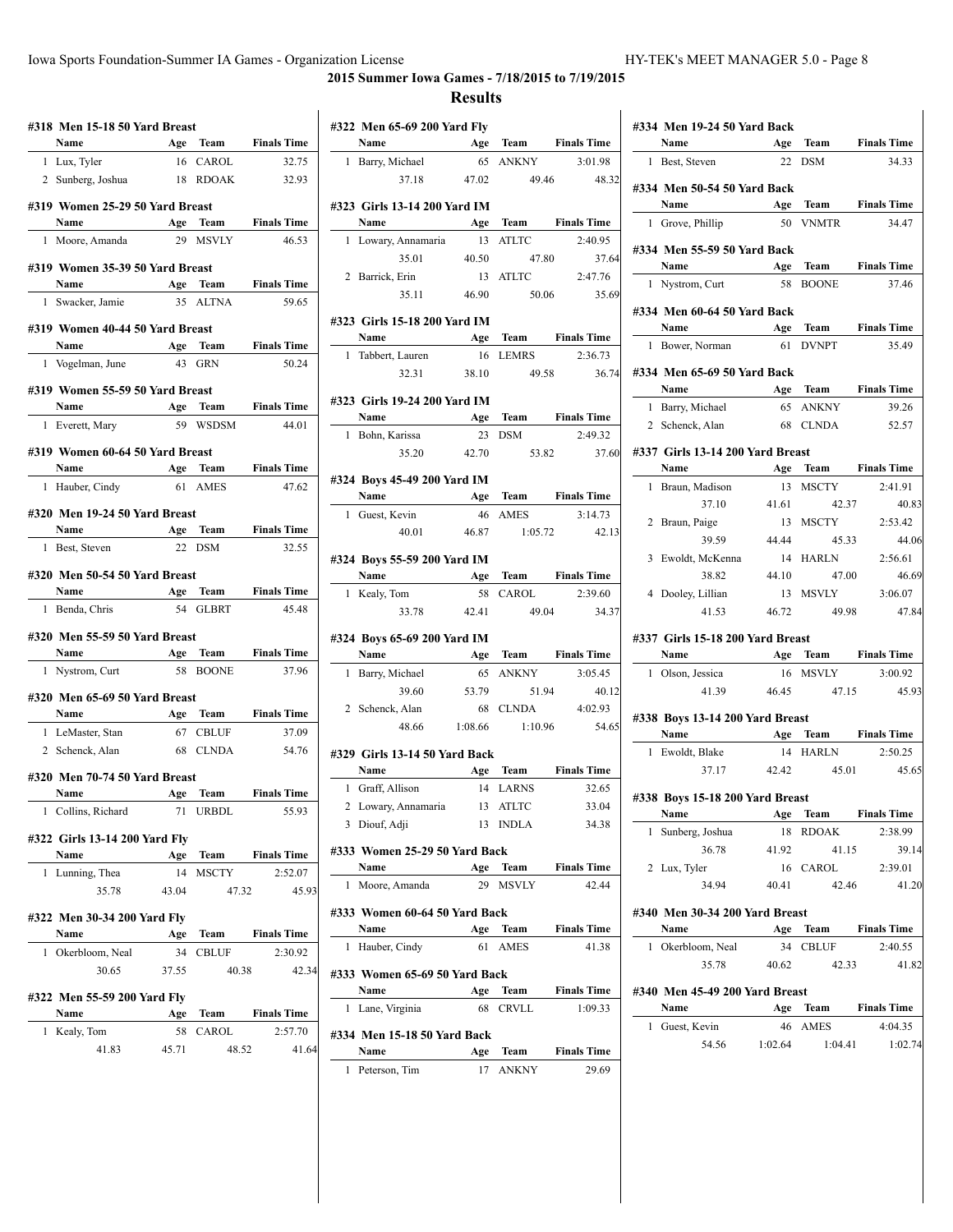## **2015 Summer Iowa Games - 7/18/2015 to 7/19/2015**

#### **Results**

|   | Name                                  |       |               | <b>Age Team Finals Time</b> |
|---|---------------------------------------|-------|---------------|-----------------------------|
|   | 1 Benda, Chris                        |       | 54 GLBRT      | 3:55.55                     |
|   | 48.65                                 |       | 58.05 1:04.13 | 1:04.72                     |
|   | #340 Men 55-59 200 Yard Breast        |       |               |                             |
|   | Name Age Team Finals Time             |       |               |                             |
|   | 1 Jones, Steven                       |       | 56 DSM        | 2:59.58                     |
|   |                                       |       |               | 40.09  45.81  46.94  46.74  |
|   |                                       |       |               |                             |
|   | #340 Men 65-69 200 Yard Breast        |       |               |                             |
|   | Name                                  |       |               | <b>Age Team Finals Time</b> |
|   | 1 LeMaster, Stan                      | 67    | CBLUF         | 2:58.04                     |
|   | 40.65 45.08                           |       | 46.61         | 45.70                       |
|   | #341 Girls 13-14 100 Yard IM          |       |               |                             |
|   | <b>Name</b>                           |       |               | Age Team Finals Time        |
|   | 1 Braun, Paige                        |       | 13 MSCTY      | 1:08.88                     |
|   | 31.95                                 | 36.93 |               |                             |
|   | 2 Braun, Madison                      | 13    | MSCTY         | 1:09.81                     |
|   | 32.63 37.18                           |       |               |                             |
|   | 3 Graff, Allison                      | 14    | LARNS         | 1:12.04                     |
|   | 34.64                                 | 37.40 |               |                             |
|   | 4 Lunning, Thea                       | 14    | MSCTY         | 1:12.28                     |
|   | 33.31                                 | 38.97 |               |                             |
|   | 5 Lowary, Annamaria                   |       | 13 ATLTC      | 1:14.29                     |
|   | 34.38                                 | 39.91 |               |                             |
|   | 6 Barrick, Erin                       |       | 13 ATLTC      | 1:17.87                     |
|   | 37.69                                 | 40.18 |               |                             |
|   | 7 Dooley, Lillian                     | 13    | MSVLY         | 1:21.08                     |
|   | 36.68                                 | 44.40 |               |                             |
|   | 8 Burmeister, Kosett 13 HARDY         |       |               | 1:38.83                     |
|   | 44.52                                 | 54.31 |               |                             |
|   | #343 Girls 15-18 100 Yard IM          |       |               |                             |
|   | Name                                  |       |               | Age Team Finals Time        |
|   | 1 Tabbert, Lauren                     |       | 16 LEMRS      | 1:10.50                     |
|   | 31.70                                 | 38.80 |               |                             |
|   | 2 Olson, Jessica                      |       | 16 MSVLY      | 1:16.39                     |
|   | 36.37                                 | 40.02 |               |                             |
|   | 3 Thompson, Isabella 15 RKWCY 1:23.41 |       |               |                             |
|   |                                       |       |               |                             |
|   |                                       |       |               |                             |
|   | 40.41                                 | 43.00 |               |                             |
|   | #344 Boys 13-14 100 Yard IM           |       |               |                             |
|   | Name                                  | Age   | Team          | <b>Finals Time</b>          |
| 1 | Ewoldt, Blake                         | 14    | <b>HARLN</b>  | 1:10.56                     |
|   | 32.54                                 | 38.02 |               |                             |
|   | 2 Crile, Drew                         | 13    | OSKY          | 1:22.09                     |
|   | 37.88                                 | 44.21 |               |                             |
|   | #344 Boys 15-18 100 Yard IM           |       |               |                             |
|   | Name                                  | Age   | Team          | <b>Finals Time</b>          |
| 1 | Sunberg, Joshua                       | 18    | <b>RDOAK</b>  | 1:07.22                     |
|   | 32.24                                 | 34.98 |               |                             |
|   | 2 Lux, Tyler                          | 16    | CAROL         | 1:08.34                     |

|              | #345 Women 19-24 100 Yard IM         |             |              |                                 |
|--------------|--------------------------------------|-------------|--------------|---------------------------------|
|              | Name                                 |             |              | Age Team Finals Time            |
| $\mathbf{1}$ | Bohn, Karissa                        |             | 23 DSM       | 1:21.58                         |
|              | 36.36                                | 45.22       |              |                                 |
|              | #345 Women 25-29 100 Yard IM         |             |              |                                 |
|              | Name                                 | Age Team    |              | <b>Finals Time</b>              |
| $\mathbf{1}$ | Moore, Amanda                        |             | 29 MSVLY     | 1:32.82                         |
|              | 42.40                                | 50.42       |              |                                 |
|              |                                      |             |              |                                 |
|              | #345 Women 35-39 100 Yard IM<br>Name |             |              |                                 |
|              | 1 Swacker, Jamie                     |             | 35 ALTNA     | Age Team Finals Time<br>2:10.92 |
|              | $1:07.32$ $1:03.60$                  |             |              |                                 |
|              |                                      |             |              |                                 |
|              | #345 Women 60-64 100 Yard IM         |             |              |                                 |
|              | Name                                 | Age         | Team         | <b>Finals Time</b>              |
|              | 1 Hauber, Cindy                      |             | 61 AMES      | 1:28.43                         |
|              | 40.43                                | 48.00       |              |                                 |
|              | #345 Women 65-69 100 Yard IM         |             |              |                                 |
|              | Name<br><b>Example 2</b> Age Team    |             |              | <b>Finals Time</b>              |
| $\mathbf{1}$ | Lane, Virginia                       | 68          | CRVLL        | 2:39.11                         |
|              | 1:13.67                              | 1:25.44     |              |                                 |
|              | #346 Men 19-24 100 Yard IM           |             |              |                                 |
|              |                                      |             | Age Team     | <b>Finals Time</b>              |
|              | Name                                 |             |              |                                 |
|              | 1 Best, Steven                       | 22          | DSM          | 1:15.67                         |
|              | 36.32                                | 39.35       |              |                                 |
|              |                                      |             |              |                                 |
|              | #346 Men 30-34 100 Yard IM           |             |              |                                 |
|              | Name                                 |             |              | Age Team Finals Time            |
|              | 1 Okerbloom, Neal<br>31.32           | 34<br>34.57 | <b>CBLUF</b> | 1:05.89                         |
|              |                                      |             |              |                                 |
|              | #346 Men 45-49 100 Yard IM           |             |              |                                 |
|              | <b>Name</b>                          | Age         | Team         | <b>Finals Time</b>              |
|              | 1 Guest, Kevin                       | 46          | <b>AMES</b>  | 1:28.05                         |
|              | 38.67                                | 49.38       |              |                                 |
|              | #346 Men 50-54 100 Yard IM           |             |              |                                 |
|              | Name                                 |             | Age Team     | <b>Finals Time</b>              |
| 1            | Grove, Phillip                       | 50          | <b>VNMTR</b> | 1:12.38                         |
|              | 33.83                                | 38.55       |              |                                 |
|              | #346 Men 55-59 100 Yard IM           |             |              |                                 |
|              | Name                                 | Age         | Team         | <b>Finals Time</b>              |
| 1            | Jones, Steven                        | 56          | <b>DSM</b>   | 1:17.28                         |
|              | 38.28                                | 39.00       |              |                                 |
|              | 2 Nystrom, Curt                      | 58          | <b>BOONE</b> | 1:18.12                         |
|              | 34.15                                | 43.97       |              |                                 |
|              | #346 Men 60-64 100 Yard IM           |             |              |                                 |
|              | Name                                 | Age         | Team         | <b>Finals Time</b>              |
| 1            | Bower, Norman                        | 61          | <b>DVNPT</b> | 1:28.61                         |

|   | #346 Men 65-69 100 Yard IM                     |         |                                        |                        |
|---|------------------------------------------------|---------|----------------------------------------|------------------------|
|   | Name                                           | Age     | Team                                   | <b>Finals Time</b>     |
| 1 | LeMaster, Stan                                 | 67      | <b>CBLUF</b>                           | 1:15.47                |
|   | 37.65                                          | 37.82   |                                        |                        |
| 2 | Schenck, Alan                                  | 68      | <b>CLNDA</b>                           | 1:41.79                |
|   | 45.25                                          | 56.54   |                                        |                        |
|   | 3 Chew, James                                  | 66      | <b>URBDL</b>                           | 2:04.23                |
|   | 59.45                                          | 1:04.78 |                                        |                        |
|   | #346 Men 70-74 100 Yard IM                     |         |                                        |                        |
|   | Name                                           | Age     | Team                                   | <b>Finals Time</b>     |
| 1 | Collins, Richard                               | 71      | <b>URBDL</b>                           | 1:49.95                |
|   | 53.90                                          | 56.05   |                                        |                        |
|   |                                                |         |                                        |                        |
|   | #347 Mixed 13-14 200 Yard Medley Relay<br>Team |         |                                        | <b>Finals Time</b>     |
| 3 | <b>IAGAM</b>                                   |         | Relay<br>A                             | 2:14.54                |
|   | Burmeister, Kosett W13                         |         |                                        |                        |
|   | Braun, Madison W13                             |         | Ewoldt, Blake M14<br>Lunning, Thea W14 |                        |
|   | 32.55                                          |         |                                        |                        |
|   |                                                | 34.23   | 31.81<br>$\mathcal{C}$                 | 35.95                  |
| 5 | <b>IAGAM</b>                                   |         |                                        | 2:15.31                |
|   | Crile, Drew M13                                |         | Braun, Paige W13                       |                        |
|   | Dooley, Lillian W13                            |         | Barrick, Erin W13                      |                        |
|   | 31.42                                          | 38.34   | 31.60                                  | 33.95                  |
| 6 | IAGAM                                          |         | B                                      | 2:18.05                |
|   | Diouf, Adji W13                                |         |                                        | Lowary, Annamaria W13  |
|   | Ewoldt, McKenna W14                            |         | Collins, Mary W13                      |                        |
|   | 33.64                                          | 34.57   | 30.67                                  | 39.17                  |
|   | #347 Mixed 15-18 200 Yard Medley Relay         |         |                                        |                        |
|   | Team                                           |         |                                        | Relay Finals Time      |
| 2 | <b>IAGAM</b>                                   |         | D                                      | 2:08.91                |
|   | Lux, Tyler M16                                 |         | Tabbert, Lauren W16                    |                        |
|   | Olson, Jessica W16                             |         |                                        | Thompson, Isabella W15 |
|   | 34.37                                          | 32.55   | 30.88                                  | 31.11                  |
|   | #347 Mixed 19-24 200 Yard Medley Relay         |         |                                        |                        |
|   | Team                                           |         | Relay                                  | <b>Finals Time</b>     |
| 1 | <b>IAGAM</b>                                   |         | M                                      | 2:00.47                |
|   | Grove, Phillip M50                             |         | Best, Steven M22                       |                        |
|   | 32.00                                          |         | 32.40 30.65                            | 25.42                  |
| 4 | IAGAM                                          |         | K                                      | 2:15.25                |
|   | Kealy, Tom M58                                 |         | Jones, Steven M56                      |                        |
|   | Bohn, Karissa W23                              |         | Okerbloom, Neal M34                    |                        |
|   | 34.82                                          | 40.37   | 34.67                                  | 25.39                  |
| 8 | <b>IAGAM</b>                                   |         | L                                      | 2:53.62                |
|   | Schenck, Alan M68                              |         | Sunberg, Joshua M18                    |                        |
|   | Collins, Richard M71                           |         | Chew, James M66                        |                        |
|   | 30.06                                          | 52.42   | 50.84                                  | 40.30                  |
|   |                                                |         |                                        |                        |
|   | #347  Mixed 45-54 200 Yard Medley Relay        |         |                                        |                        |
|   | Team                                           |         | Relay                                  | <b>Finals Time</b>     |
| 7 | IAGAM                                          |         | J                                      | 2:22.88                |
|   | Nystrom, Curt M58                              |         | Guest, Kevin M46                       |                        |
|   | Benda, Chris M54                               |         | Bower, Norman M61                      |                        |
|   | 36.04                                          | 45.56   | 31.75                                  | 29.53                  |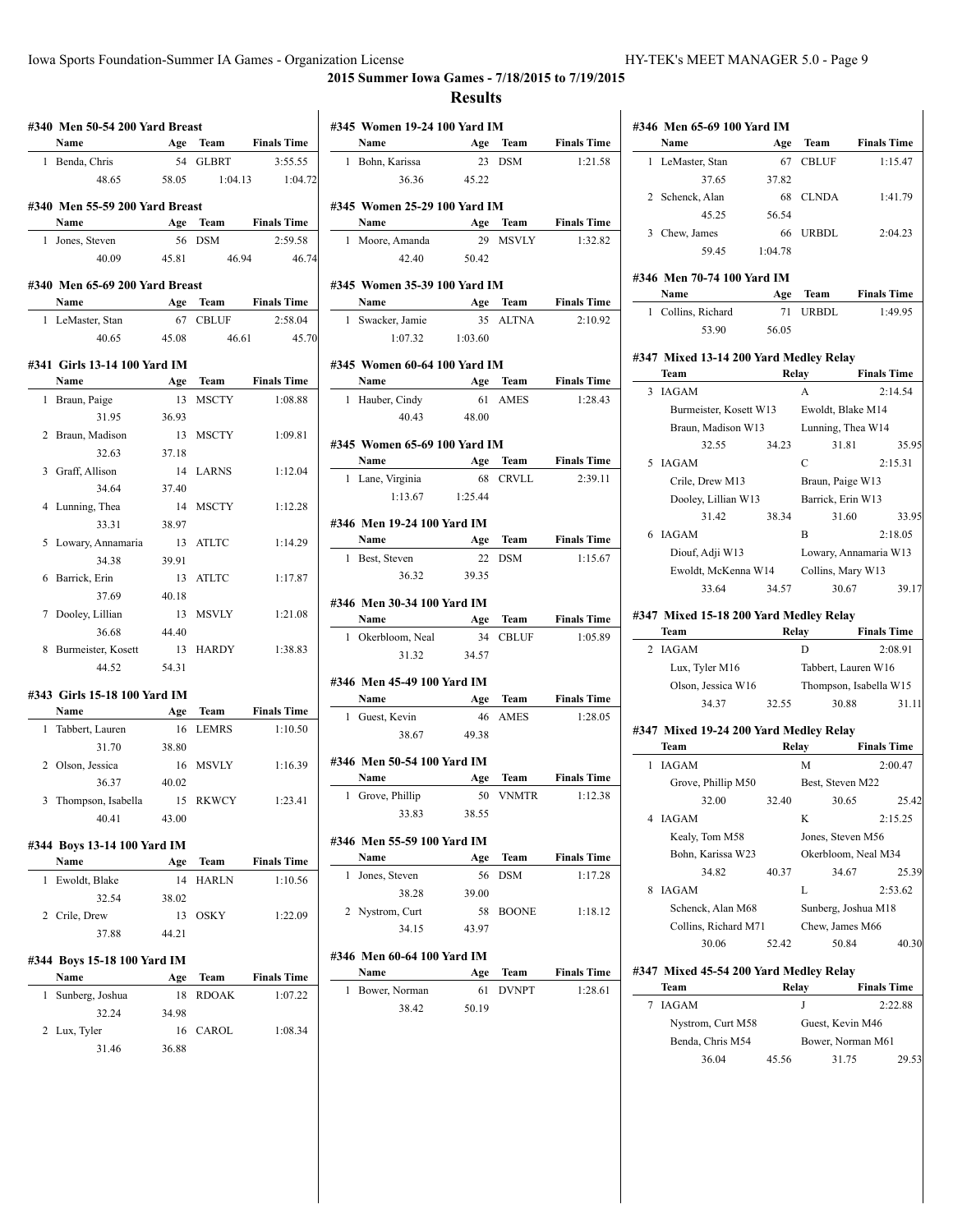**2015 Summer Iowa Games - 7/18/2015 to 7/19/2015**

#### **Results**

| Team                                 |       | Relay                                       | <b>Finals Time</b>                                                                                                                                    |  |
|--------------------------------------|-------|---------------------------------------------|-------------------------------------------------------------------------------------------------------------------------------------------------------|--|
| <b>IAGAM</b>                         |       | С                                           | 1:55.86                                                                                                                                               |  |
|                                      |       |                                             | Dooley, Lillian 13                                                                                                                                    |  |
| Braun, Madison 13                    |       | Diouf, Adji 13                              |                                                                                                                                                       |  |
| 29.37                                | 32.70 |                                             | 24.92<br>28.87                                                                                                                                        |  |
| IAGAM                                |       | A                                           | 2:09.19                                                                                                                                               |  |
| Barrick, Erin 13                     |       |                                             | Lunning, Thea 14                                                                                                                                      |  |
| Braun, Paige 13                      |       | Collins, Mary 13                            |                                                                                                                                                       |  |
| 28.64                                |       |                                             | 29.24                                                                                                                                                 |  |
| 3 IAGAM                              |       | B                                           | 2:12.49                                                                                                                                               |  |
| Graff, Allison 14                    |       |                                             | Lowary, Annamaria 13                                                                                                                                  |  |
|                                      |       |                                             |                                                                                                                                                       |  |
| 28.36                                | 36.67 |                                             | 16.71<br>50.75                                                                                                                                        |  |
|                                      |       |                                             |                                                                                                                                                       |  |
| Team                                 |       |                                             | <b>Finals Time</b>                                                                                                                                    |  |
| 1 IAGAM                              |       | D                                           | 1:50.57                                                                                                                                               |  |
| Ewoldt, Blake 14                     |       | Crile, Drew 13                              |                                                                                                                                                       |  |
| Lux, Tyler 16                        |       |                                             | Sunberg, Joshua 18                                                                                                                                    |  |
| 27.05                                |       |                                             | 26.50<br>25.64                                                                                                                                        |  |
|                                      |       |                                             |                                                                                                                                                       |  |
| Team                                 |       |                                             | <b>Finals Time</b>                                                                                                                                    |  |
| <b>IAGAM</b>                         |       | D                                           | 2:00.94                                                                                                                                               |  |
| Olson, Jessica 16                    |       |                                             | Thompson, Isabella 15                                                                                                                                 |  |
| Tabbert, Lauren 16                   |       | Bohn, Karissa 23                            |                                                                                                                                                       |  |
| 29.66                                | 33.65 |                                             | 17.57<br>40.06                                                                                                                                        |  |
|                                      |       |                                             |                                                                                                                                                       |  |
| Team                                 |       |                                             | <b>Finals Time</b>                                                                                                                                    |  |
| 2 IAGAM                              |       | C                                           | 1:58.47                                                                                                                                               |  |
|                                      |       | Guest, Kevin 46                             |                                                                                                                                                       |  |
| Nystrom, Curt 58                     |       |                                             |                                                                                                                                                       |  |
| Grove, Phillip 50                    |       | Best, Steven 22                             |                                                                                                                                                       |  |
| 29.97                                | 30.68 |                                             | 15.85<br>41.97                                                                                                                                        |  |
|                                      |       |                                             |                                                                                                                                                       |  |
| #350 Men 25-29 200 Yard Free Relay   |       |                                             |                                                                                                                                                       |  |
| Team                                 |       | Relay                                       | <b>Finals Time</b>                                                                                                                                    |  |
| <b>IAGAM</b>                         |       | B                                           | 1:53.20                                                                                                                                               |  |
| LeMaster, Stan 67                    |       |                                             | Okerbloom, Neal 34                                                                                                                                    |  |
| Kealy, Tom 58                        |       |                                             | Bower, Norman 61                                                                                                                                      |  |
| 28.13                                | 29.83 |                                             | 29.41<br>25.83                                                                                                                                        |  |
| #350 Men 65-69 200 Yard Free Relay   |       |                                             |                                                                                                                                                       |  |
| Team                                 |       | Relay                                       | <b>Finals Time</b>                                                                                                                                    |  |
| <b>IAGAM</b>                         |       | А                                           | 2:28.01                                                                                                                                               |  |
| Schenck, Alan 68                     |       |                                             | Barry, Michael 65                                                                                                                                     |  |
| Collins, Richard 71                  |       | Chew, James 66                              |                                                                                                                                                       |  |
| 29.51                                | 37.14 |                                             | 16.23<br>1:05.13                                                                                                                                      |  |
| #360 Mixed 8&U 100 Yard Medley Relay |       |                                             |                                                                                                                                                       |  |
| Team                                 |       | Relay                                       | <b>Finals Time</b>                                                                                                                                    |  |
| <b>IAGAM</b>                         |       | В                                           | 1:42.34                                                                                                                                               |  |
| Lefeber, Aubrey W8                   |       |                                             | Baker, Addison W7                                                                                                                                     |  |
| Thomas, Cameron W8                   |       |                                             | McCrary, Sarah W8                                                                                                                                     |  |
| 58.83                                | 43.51 |                                             |                                                                                                                                                       |  |
| <b>IAGAM</b>                         |       | А                                           | 1:43.19                                                                                                                                               |  |
| Diouf, Elhadj M7<br>Braun, Gracyn W7 |       |                                             | Herrick, KaRena W7<br>Andringa, Mia W8                                                                                                                |  |
|                                      |       | Ewoldt, McKenna 14<br>Burmeister, Kosett 13 | #349 Boys 13-14 200 Yard Free Relay<br>Relay<br>31.38<br>#350 Women 19-24 200 Yard Free Relay<br>Relay<br>#350 Men 19-24 200 Yard Free Relay<br>Relay |  |

|                | <b>IAGAM</b>                                  |                          | C                             | 2:09.89               |
|----------------|-----------------------------------------------|--------------------------|-------------------------------|-----------------------|
|                | Hua, Zigeng M7                                |                          | Fichter, Nikayla W8           |                       |
|                | Richards, Laurel W8                           |                          | Crile, Caitlin W7             |                       |
|                | 1:08.39                                       | 1:01.50                  |                               |                       |
|                |                                               |                          |                               |                       |
|                | #361 Mixed 9-10 200 Yard Medley Relay<br>Team |                          | Relay                         | <b>Finals Time</b>    |
| 1              | <b>IAGAM</b>                                  |                          | C                             | 2:35.08               |
|                | Richards, Hayden M10                          |                          | Diouf, Ibrahima M9            |                       |
|                | Melick, Anthony M10                           |                          | Braun, Jenna W10              |                       |
|                | 40.77                                         | 41.95                    | 39.33                         | 33.03                 |
| 2              | IAGAM                                         |                          | A                             | 2:57.76               |
|                | Thomas, Broderick M10                         |                          | Kling, Spencer M10            |                       |
|                | Hansen, Mia W9                                |                          | Lux, Haley W10                |                       |
|                | 56.05                                         | 49.02                    | 39.95                         | 32.74                 |
|                |                                               |                          |                               |                       |
|                | #362 Mixed 11-12 200 Yard Medley Relay        |                          |                               |                       |
|                | Team                                          |                          | Relay                         | <b>Finals Time</b>    |
| 1              | <b>IAGAM</b>                                  |                          | B                             | 2:24.71               |
|                | Crile, Aidan M11                              |                          | Danner, Trevor M12            |                       |
|                | Lunning, Sophie W12<br>39.21                  | 35.35                    | Jurgens, Ainsley W11<br>38.43 | 31.72                 |
| 2              | IAGAM                                         |                          | C                             | 2:37.11               |
|                | Andringa, Daniel M11                          |                          | Korthals, Ryan M12            |                       |
|                | Edgerton, Kate W12                            |                          | Payer, Kennedy W10            |                       |
|                | 40.51                                         | 51.98                    | 32.65                         | 31.97                 |
| 3              | <b>IAGAM</b>                                  |                          | A                             | 2:49.20               |
|                | Olson, Rachael W11                            |                          | Miller, Jaden M11             |                       |
|                | Lefeber, Lillian W11                          |                          |                               | Swacker, Samantha W11 |
|                | 37.96                                         | 50.21                    | 49.26                         | 31.77                 |
|                |                                               |                          |                               |                       |
|                |                                               |                          |                               |                       |
|                | #401   Girls 8&U 25 Yard Fly                  |                          |                               |                       |
|                | Name                                          | Age                      | Team                          | <b>Finals Time</b>    |
| 1              | Andringa, Mia                                 | 8                        | PELLA                         | 20.47                 |
| 2              | McCrary, Sarah                                | 8                        | <b>WSDSM</b><br><b>DVNPT</b>  | 21.45                 |
| 3<br>4         | Thomas, Cameron                               | 8<br>8                   |                               | 28.15<br>28.45        |
| 5              | Lefeber, Aubrey<br>Baker, Addison             | 7                        | <b>LOGAN</b><br><b>WSDSM</b>  | 28.81                 |
|                | 6 Fichter, Nikayla                            | 8                        | <b>MSVLY</b>                  | 29.95                 |
| 7              | Braun, Gracyn                                 | 7                        | <b>MSCTY</b>                  | 31.38                 |
| 8              | Richards, Laurel                              | 8                        | <b>CLIVE</b>                  | 31.91                 |
|                |                                               |                          |                               |                       |
|                | #402 Boys 8&U 25 Yard Fly                     |                          |                               |                       |
|                | Name                                          | Age                      | Team                          | <b>Finals Time</b>    |
| 1              | Peterson, Tyler                               | $\overline{\mathcal{I}}$ | <b>ANKNY</b>                  | 29.73                 |
|                | #403 Girls 9-10 50 Yard Flv                   |                          |                               |                       |
|                | Name                                          | Age                      | Team                          | <b>Finals Time</b>    |
| 1              | Lux, Haley                                    | 10                       | CAROL                         | 42.69                 |
| 2              | Hansen, Mia                                   | 9                        | <b>MSVLY</b>                  | 44.26                 |
| 3              | Payer, Kennedy                                | 10                       | HMBLT                         | 55.15                 |
| $\overline{4}$ | Robinson, Madison                             | 9                        | <b>MSVLY</b>                  | 1:21.64               |
|                | #404 Boys 9-10 50 Yard Fly                    |                          |                               |                       |
|                | Name                                          | Age                      | Team                          | <b>Finals Time</b>    |
| 1              | Melick, Anthony                               | 10                       | <b>URBDL</b>                  | 35.74                 |
| 2              | Diouf, Ibrahima                               | 9                        | <b>INDLA</b>                  | 40.66                 |
| 3              | Thomas, Broderick                             | 10                       | <b>DVNPT</b>                  | 41.85                 |
| 4              | Richards, Hayden                              | 10                       | <b>CLIVE</b>                  | 57.15                 |
| 5              | Kling, Spencer                                | 10                       | <b>ALGNA</b>                  | 1:19.07               |

 $\overline{\phantom{0}}$ 

|     | #405 Girls 11-12 50 Yard Fly     |             |              |                    |
|-----|----------------------------------|-------------|--------------|--------------------|
|     | Name                             | Age         | Team         | <b>Finals Time</b> |
| 1   | Edgerton, Kate                   | 12          | <b>LMLLS</b> | 33.64              |
| 2   | Jurgens, Ainsley                 | 11          | <b>AMES</b>  | 36.79              |
| 3   | Lunning, Sophie                  | 12          | <b>MSCTY</b> | 37.06              |
|     | 4 Olson, Rachael                 | 11          | <b>MSVLY</b> | 45.83              |
| 5   | Swacker, Samantha                | 11          | <b>ALTNA</b> | 53.39              |
|     | #406 Boys 11-12 50 Yard Fly      |             |              |                    |
|     | Name                             | Age         | <b>Team</b>  | <b>Finals Time</b> |
| 1   | Danner, Trevor                   | 12          | CAROL        | 32.72              |
| 2   | Korthals, Ryan                   | 12          | <b>FSTCT</b> | 37.97              |
| 3   | Andringa, Daniel                 | 11          | <b>PELLA</b> | 42.26              |
|     | 4 Miller, Jaden                  | 11          | <b>BLAIR</b> | 45.48              |
|     | #407 Girls 8&U 50 Yard Breast    |             |              |                    |
|     | Name                             | Age         | Team         | <b>Finals Time</b> |
| 1   | Andringa, Mia                    | 8           | PELLA        | 55.83              |
| 2   | McCrary, Sarah                   | 8           | <b>WSDSM</b> | 1:02.52            |
| 3   | Richards, Laurel                 | 8           | <b>CLIVE</b> | 1:02.80            |
| 4   | Lefeber, Aubrey                  | 8           | <b>LOGAN</b> | 1:02.96            |
| 5   | Braun, Gracyn                    | 7           | <b>MSCTY</b> | 1:09.68            |
| --- | Thomas, Cameron                  | 8           | <b>DVNPT</b> | DO                 |
|     | #408 Boys 8&U 50 Yard Breast     |             |              |                    |
|     | Name                             | Age         | Team         | <b>Finals Time</b> |
| 1   | Diouf, Elhadj                    | 7           | <b>INDLA</b> | 1:11.57            |
|     | #409 Girls 9-10 100 Yard Breast  |             |              |                    |
|     | Name                             | Age         | Team         | <b>Finals Time</b> |
| 1   | Braun, Jenna                     | 10          | <b>MSCTY</b> | 1:34.96            |
|     | 44.68                            | 50.28       |              |                    |
| 2   | Lux, Haley                       | 10          | CAROL        | 1:48.16            |
|     | 50.64                            | 57.52       |              |                    |
| 3   | Payer, Kennedy                   | 10          | HMBLT        | 1:54.02            |
|     | 55.01                            | 59.01       |              |                    |
|     | #410 Boys 9-10 100 Yard Breast   |             |              |                    |
|     | Name                             | Age         | Team         | <b>Finals Time</b> |
| 1   | Melick, Anthony                  | 10          | URBDL        | 1:33.64            |
|     | 44.91                            | 48.73       |              |                    |
| 2   |                                  |             |              |                    |
|     | Diouf, Ibrahima                  | 9           | <b>INDLA</b> | 1:46.99            |
|     | 50.34                            | 56.65       |              |                    |
| 3   | Thomas, Broderick                | 10          | <b>DVNPT</b> | 1:48.58            |
|     | 53.01                            | 55.57       |              |                    |
| --- | Kling, Spencer                   | 10          | <b>ALGNA</b> | DQ                 |
|     | 1:22.02                          | 1:32.56     |              |                    |
|     | --- Richards, Hayden             | 10          | <b>CLIVE</b> | DQ                 |
|     | 53.34                            | 59.18       |              |                    |
|     | #411 Girls 11-12 100 Yard Breast |             |              |                    |
|     | Name                             | Age         | Team         | <b>Finals Time</b> |
| 1   | Edgerton, Kate                   | 12          | <b>LMLLS</b> | 1:27.37            |
| 2   | 40.79                            | 46.58       |              |                    |
|     | Lunning, Sophie                  | 12          | <b>MSCTY</b> | 1:32.47            |
| 3   | 43.08                            | 49.39<br>11 | MSVLY        |                    |
|     | Olson, Rachael<br>49.08          | 55.59       |              | 1:44.67            |